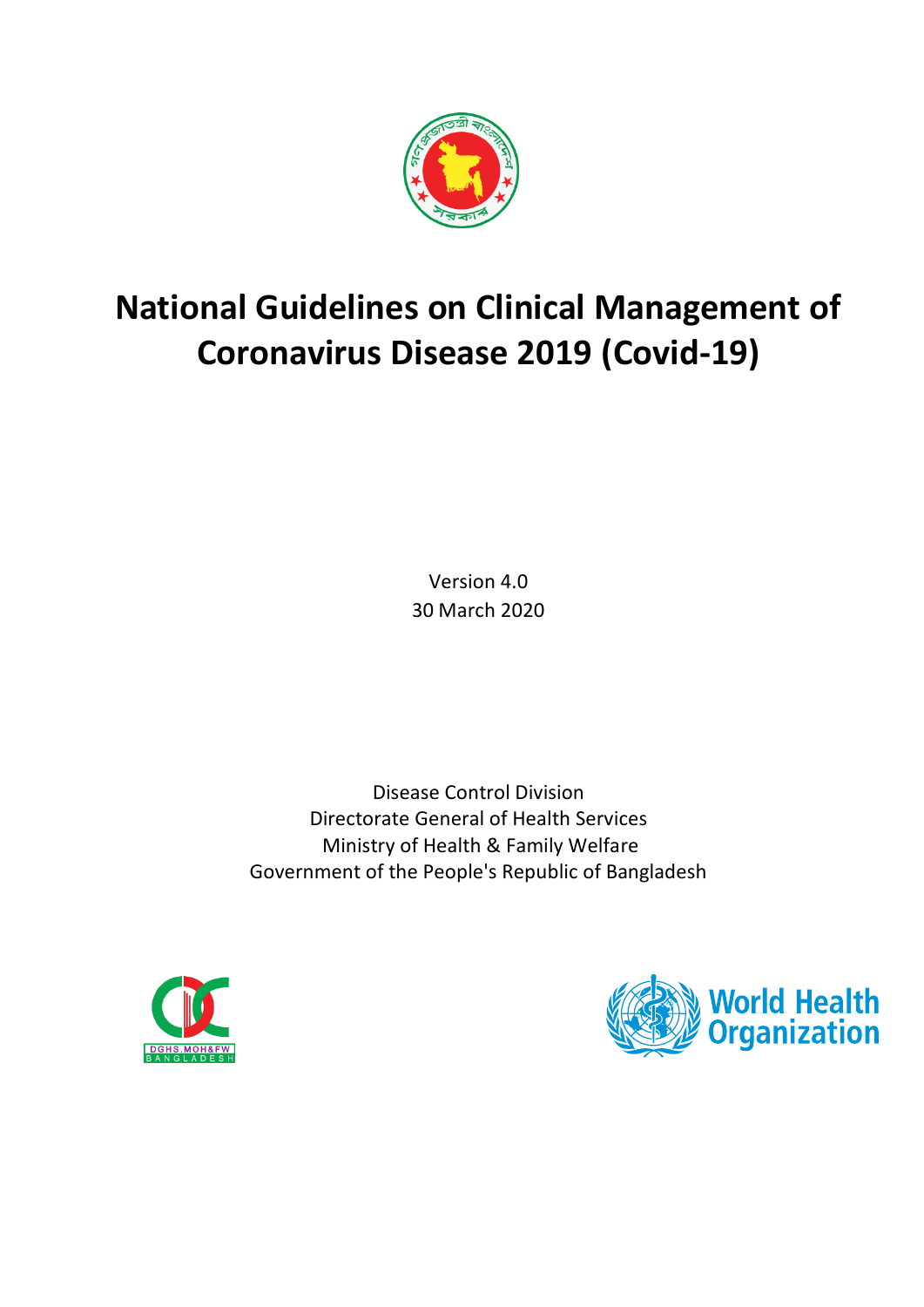## **Chief Adviser**

Professor Dr. Shahnila Ferdousi, Director, Disease Control and Line Director, Communicable Disease Control (CDC) And National Focal Point, IHR, Directorate General of Health services

#### **Editorial Board: (not according to seniority)**

- 1. Prof ABM Abdullah, Personal physician of Prime Minister Sheikh Hasina, Professor of Medicine
- 2. Prof. Dr. MA Faiz, Former Director Genaral, DGHS and Professor of Medicine
- 3. Prof. Khan Abul Kalam Azad, Principal and Professor of Medicine, Dhaka Medical College
- 4. Prof. Dr. Ahmedul Kabir, Professor of Medicine, Dhaka Medical College
- 5. Prof Md Robed Amin, Professor of Medicine, Dhaka Medical College
- 6. Prof Dr. Titu Miah, Professor of Medicine, Dhaka Medical College
- 7. Prof. Dr. Md. Jahangir Alam, Vice President, BPA
- 8. Dr. Jamal Uddin Chowdhury, Bangladesh Medical Association
- 9. Prof Billal Alam, Professor of Medicine
- 10. Prof. Dr. Quazi Tarikul Islam, Professor of Medicine
- 11. Prof. H A M Nazmul Ahasan, Professor of Medicine
- 12. Prof. MA Jalil Chowdhury, Professor of Medicine
- 13. Prof. Mujibur Rahman, Professor of Medicine
- 14. Lt. Col. AKM Faizul Huq, CMH, Dhaka
- 15. Dr. Abu Hena Md. Raihanuzzaman Sarker, medical Superintendent, NIDCH
- 16. Dr. Rokeya Sultana, Health and family planning secretary, Bangladesh Awami League
- 17. Prof M A Kashem, Treasurer, Society of Medicine, Professor of Medicine

#### **Managing Editor:**

Dr. Aninda Rahman, DPM (antimicrobial resistance, viral hepatitis, diarrhoeal diseases control), CDC, DGHS

#### **List of Contributors: (not according to seniority)**

- 1. Dr**.** Forhad Uddin Hasan Chowdhury**,** Registrar Medicine, DMCH
- 2. Dr. Sakib Aman, Indoor Medical Officer, DMCH
- 3. Dr Amiruzzaman , Joint Secretary, Soceity of Medicine
- 4. Dr Zahed Hasan Himel, Joint Secretary, Soceity of Medicine
- 5. Dr M A Sattar Sarker, Organising Secretary, Soceity of Medicine
- 6. Dr Sudip Ranjan Dev, Scientific Secretery, Soceity of Medicine
- 7. Dr Syed Golam Mugni Mawla, International affairs Secretery, Soceity of Medicine
- 8. Dr Md Motlebur Rahman, Cultural Secretary, Soceity of Medicine
- 9. Dr Md Tanvir Islam, Entertainment Secretary, Soceity of Medicine
- 10. Dr Md Murad Hossain, Organising Secretary, Soceity of Medicine
- 11. Dr Gobindo Banik , Publication Secretary, Soceity of Medicine
- 12. Dr Ashim Chakraborty, Office Secretary, Soceity of Medicine
- 13. Dr. Hafizur Rahman, Deputy Director, CDC, DGHS
- 14. Dr. Tahmina Akter, Assisstant Director (CDC) & PM, IHR, CDC, DGHS
- 15. Dr. Nasir Ahmed Khan, Senior Advisor, IHR, CDC, DGHS
- 16. Dr. Umme Ruman Siddiqi, DPM, Zoonotic Diseases Control Programme, CDC, DGHS
- 17. Dr. Mustufa Mahmud, DPM, IHR, Migration Health, ERD Control Promgramme, CDC, DGHS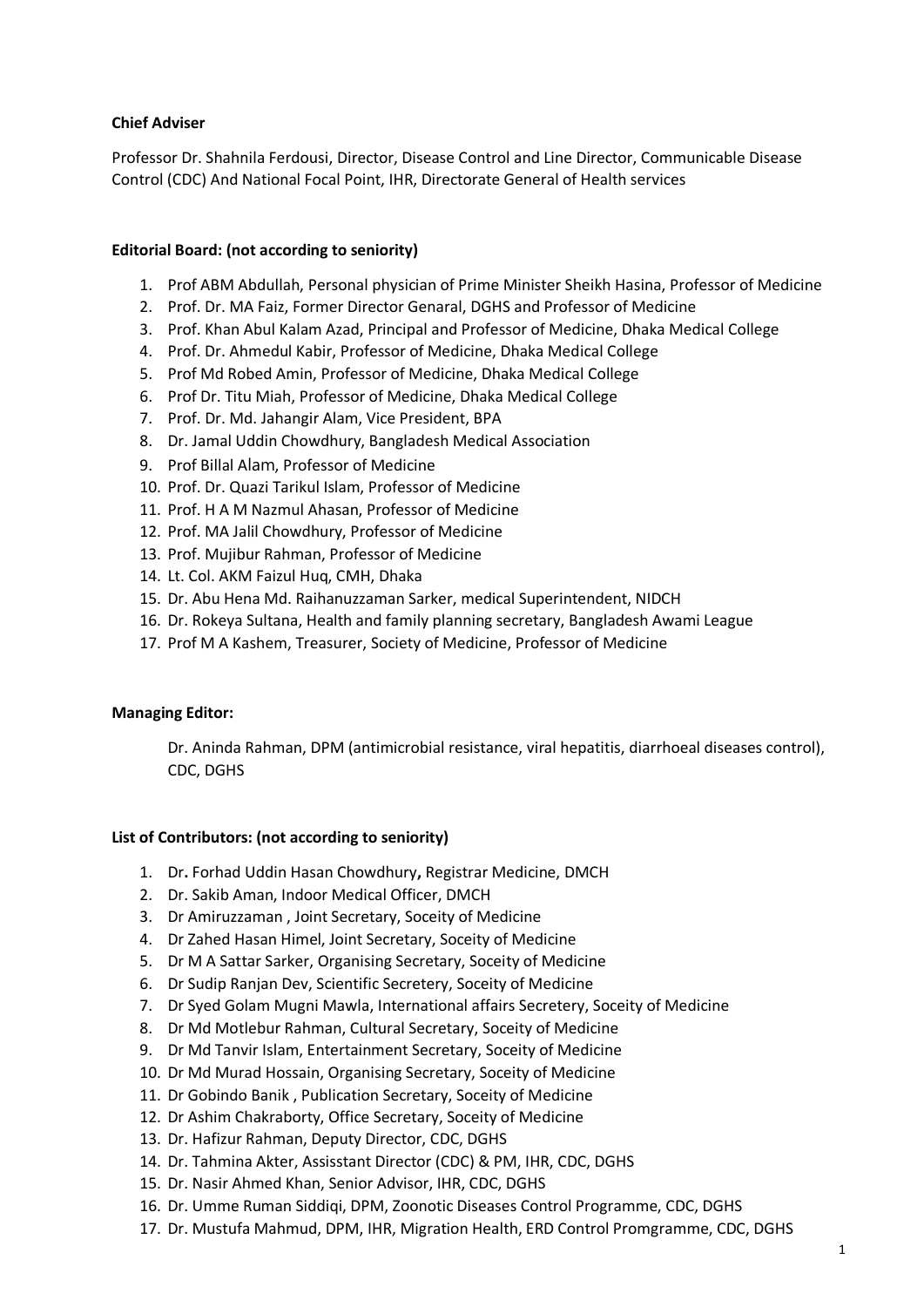- 18. Dr. Jahirul Karim, DPM, CDC
- 19. Dr. Abu Nayeem Mohammad Sohel, DPM, CDC
- 20. Dr. Afsana Alamgir Khan, DPM, CDC
- 21. Dr. Israt Jahan, Epidemiologist, CDC, DGHS.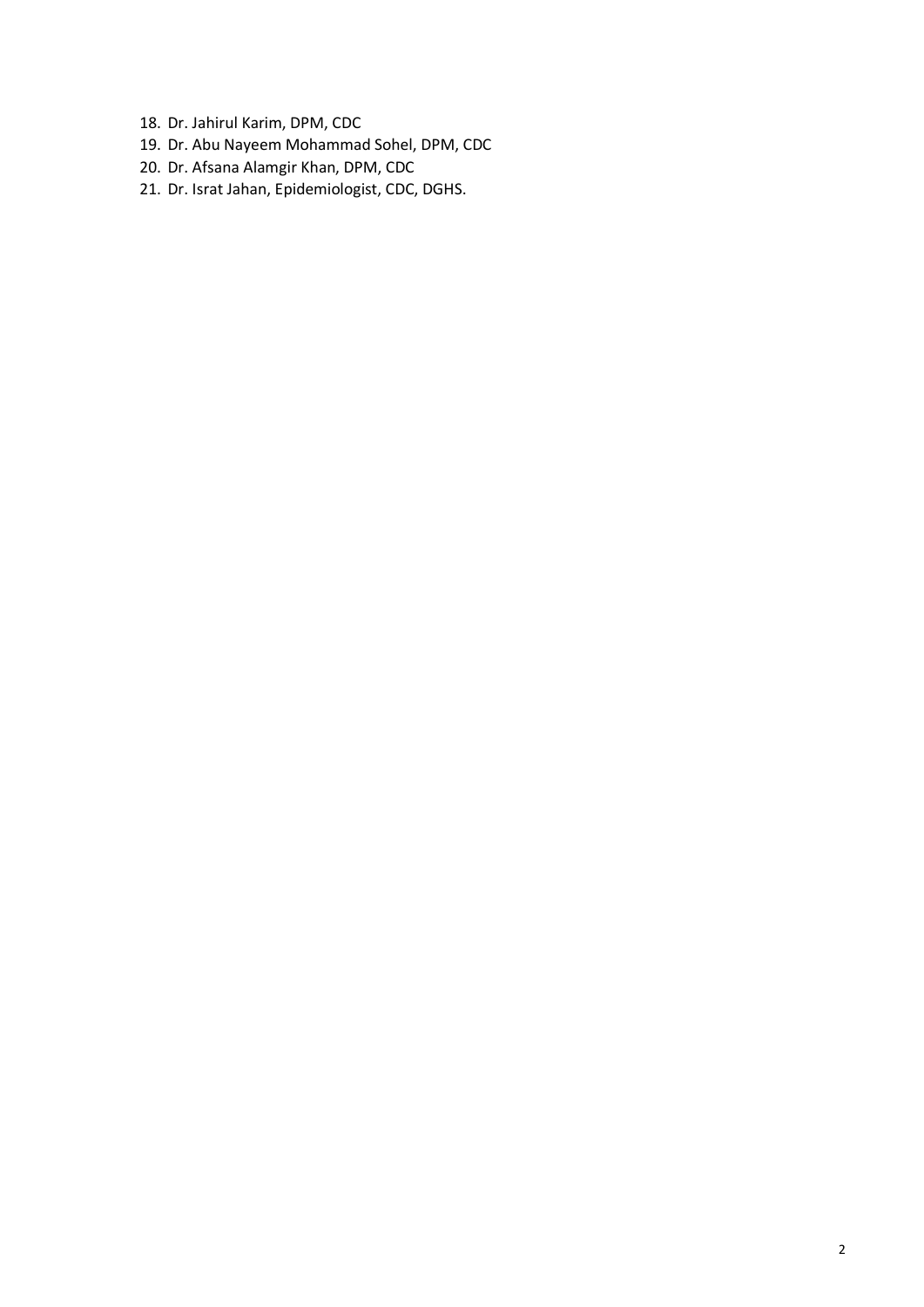# **Preface**

Coronavirus Disease-2019 (COVID-19) outbreak, which started in Wuhan, China, in December 2019, have turned into a pandemic. Bangladesh have started the preparation to control and contain the pandemic in the country since January 2020 based on National Preparation and Response Plan. As a part of the preparation process, a guideline on clinical management was developed by Bangladesh Society of Medicine late January, 2020. To further update the document with the latest evidence and the WHO guidelines, we have prepared this Guidelines on Clinical Management of COVID-19. Many esteemed clinicians and public health specialists have contributed to the development of the guidelines. We are grateful for their contribution. We request every clinician/hospital, who will treat COVID-19 'confirmed', 'probable', or 'suspect' cases, to follow the guidelines.

This is a living document. We will update the guidelines from time to time to incorporate latest evidence and recommendations of WHO. We welcome every suggestion and feedback on this document.

Efodovás

Prof. Dr. Shahnila Ferdousi, Director, Disease Control & Line Director, Communicable Disease Control, DGHS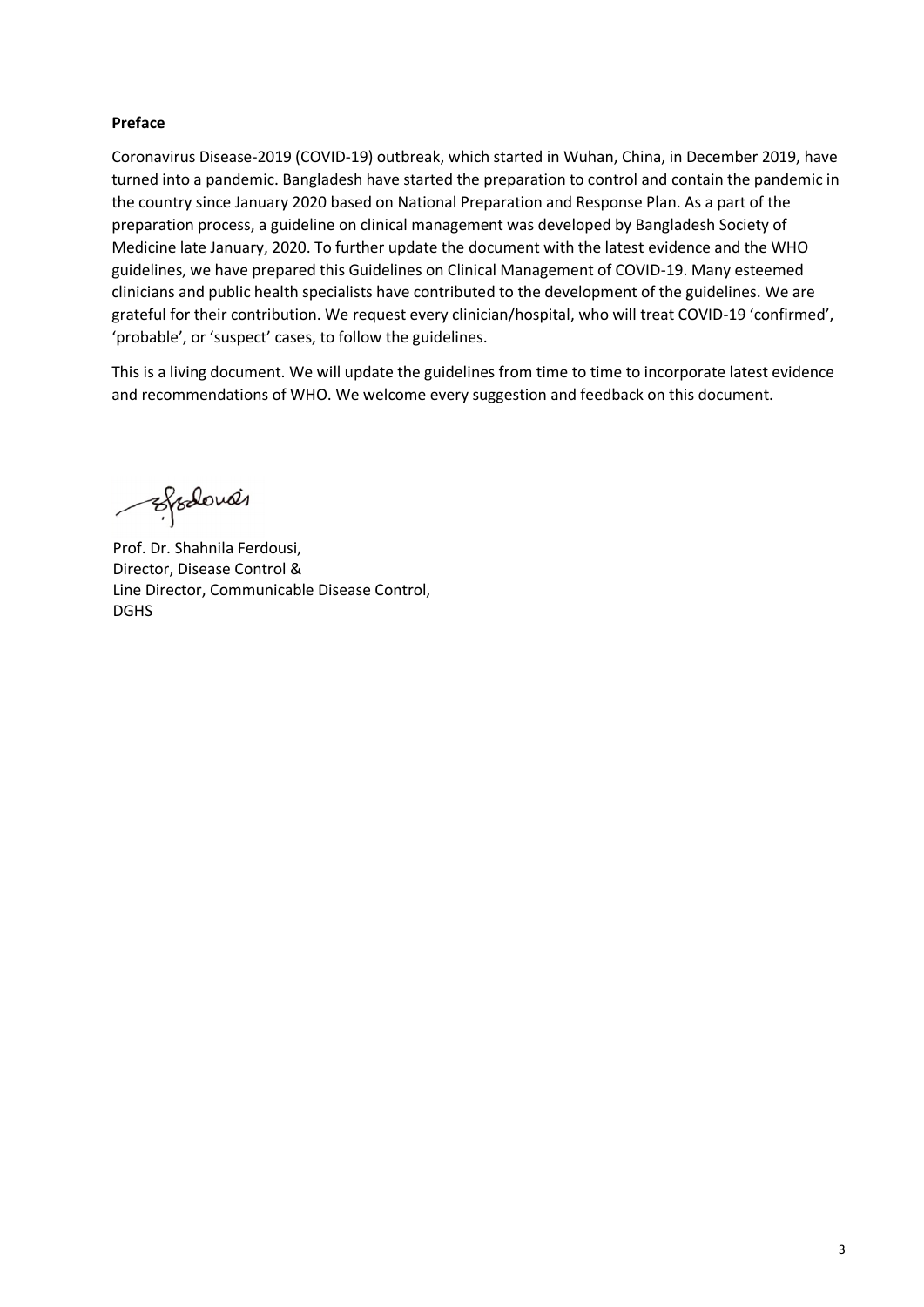# Contents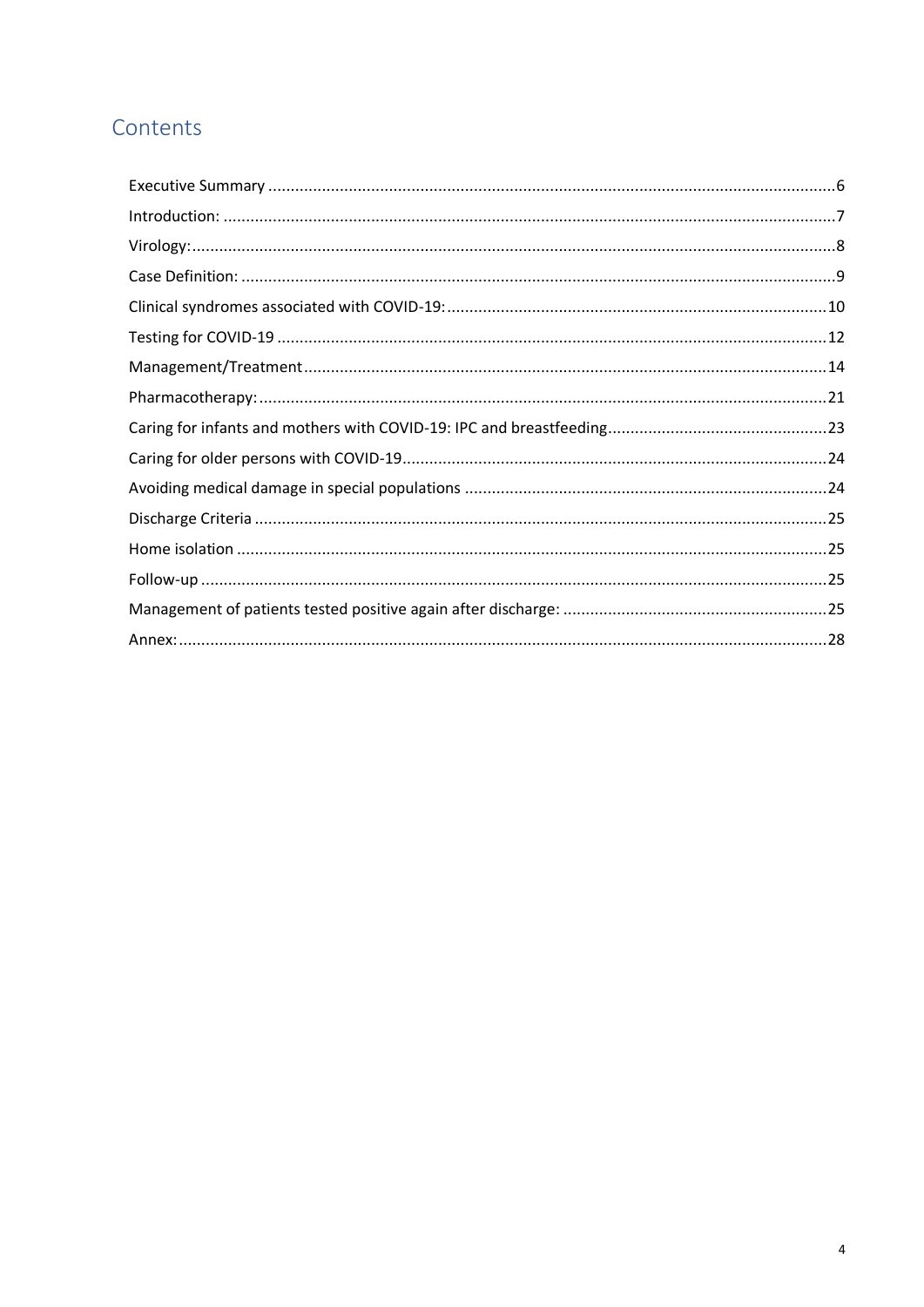# **Abbreviation:**

| <b>AGP</b>     | <b>Aerosol Generating Procedure</b>                  |  |
|----------------|------------------------------------------------------|--|
| <b>AST/ALT</b> | Aspartate Aminotransferase/Alanine Amino Transferase |  |
| <b>BMP</b>     | <b>Basic Metabolic Panel</b>                         |  |
| CAP            | <b>Community Acquired Pneumonia</b>                  |  |
| <b>CBC</b>     | Complete Blood Count                                 |  |
| COVID-19       | Coronavirus Disease 2019                             |  |
| <b>CRRT</b>    | <b>Continuous Renal Replacement Therapy</b>          |  |
| GGO            | Ground-glass Opacity                                 |  |
| <b>CRP</b>     | <b>C-Reactive Protein</b>                            |  |
| <b>ECMO</b>    | <b>Extracorporeal Membrane Oxygenation</b>           |  |
| <b>HCP</b>     | <b>Health Care Provider</b>                          |  |
| <b>HCW</b>     | <b>Health Care Worker</b>                            |  |
| HDU            | <b>High Dependency Unit</b>                          |  |
| <b>ICU</b>     | <b>Intensive Care Unit</b>                           |  |
| <b>ILI</b>     | Influenza like illness                               |  |
| <b>IVIG</b>    | Intravenous Immunoglobulins                          |  |
| <b>LAN</b>     | Lymphadenopathy                                      |  |
| <b>LDH</b>     | Lactate Dehydrogenase                                |  |
| <b>LFT</b>     | <b>Liver Function Tests</b>                          |  |
| <b>MAP</b>     | <b>Mean Arterial Pressure</b>                        |  |
| MERS-CoV       | Middle eastern respiratory syndrome                  |  |
| <b>PNA</b>     | Pulmonary Nodular Amyloidosis                        |  |
| <b>PPE</b>     | Personal Protective Equipment                        |  |
| <b>RSV</b>     | <b>Respiratory Syncytial Virus</b>                   |  |
| RT-PCR         | Real time-Polymerase Chain Reaction                  |  |
| <b>RVP</b>     | <b>Respiratory Virus Panel</b>                       |  |
| <b>SARS</b>    | Severe acute Respiratory Syndrome                    |  |
| SARS-CoV-2     | Severe Acute Respiratory Syndrome Coronavirus 2      |  |
| VV             | Venovenous                                           |  |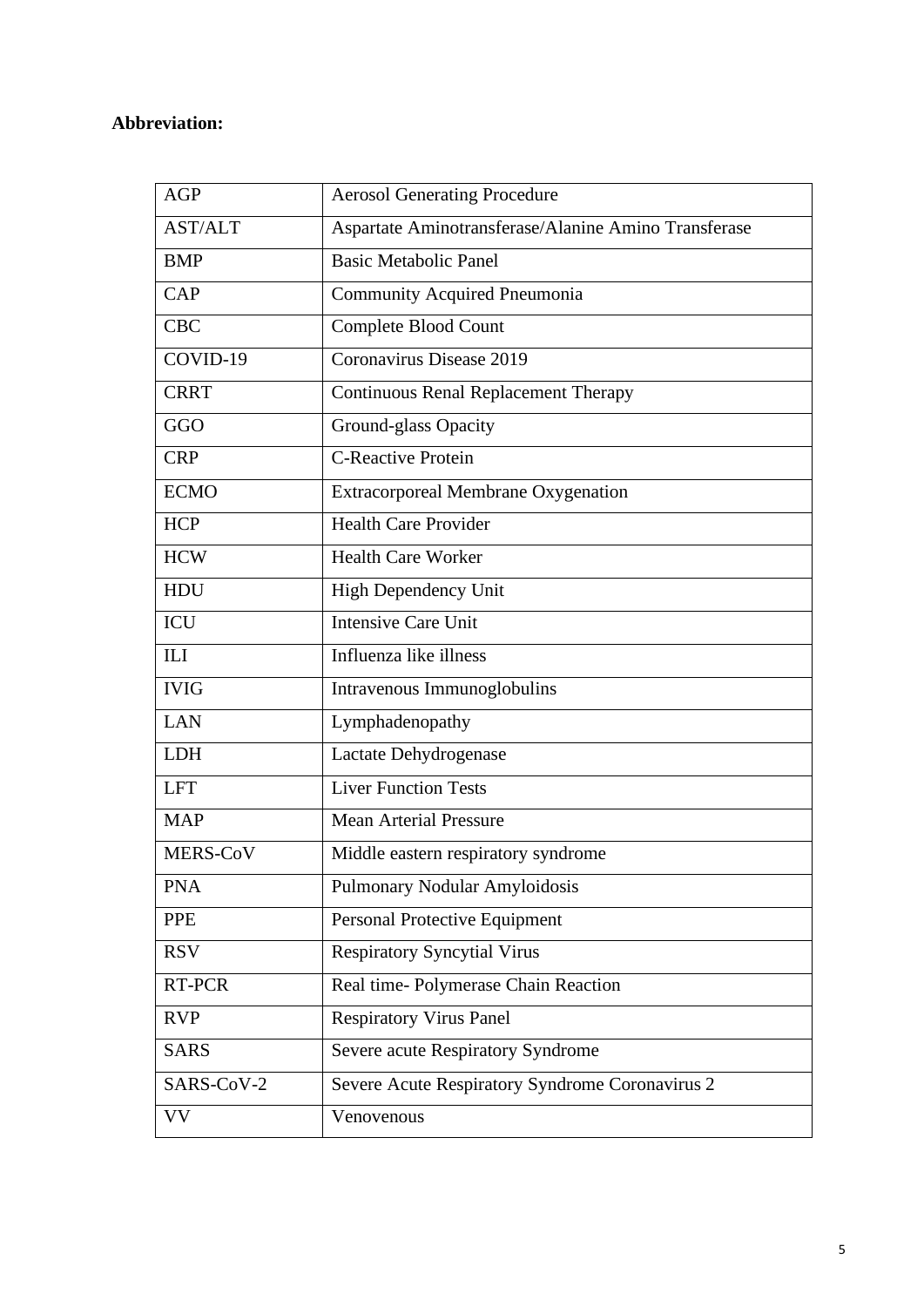#### <span id="page-6-0"></span>Executive Summary

Coronavirus disease-2019 (COVID- 19) pandemic declared by the World Health Organization (WHO) on 11<sup>th</sup> March 2020, caused by SARS CoV 2 virus is at exponentially rising state across the globe. Bangladesh is also facing the toll of this highly transmissible zoonotic disease with hint of community transmission in some places. This is a new coronavirus, still evolving, and put the scientific authority in a puzzle. The epidemic curve observed in the last three months starting at Wuhan of China towards rest of the globe is similar which showed slow to start the cases with steep doubling in three to five days and then leading to quick upsurge and collapsing the health system of a country very quickly. The number of cases affected and death both become exponential during this pandemic. WHO considers the agent as highly infectious and urges every nation to take it most seriously. To handle the pandemic the strategy is containment, delay the peak of epidemic curve by diagnosis & treatment, and mitigation through various process including non therapeutic interventions are crucial. From 'draconian' process of complete lockdown to confirmatory diagnosis and isolation should be practiced by every nation. Bangladesh has already started the mitigation process and this guideline is a part of case management of COVID-19 in Bangladesh with specific consideration:

- 1. Case definition of suspect, probable and confirmed COVID-19 will be followed by every physicians of Bangladesh which will be updated regularly
- 2. The concept of testing, tracking, tracing, isolation and quarantine of close contacts will be followed
- 3. The clinical syndrome ranges from mild illness, pneumonia, severe pneumonia, ARDS and sepsis and septic shock
- 4. Specific test for confirmation will be done by RT-PCR taking samples from upper and lower respiratory tract unless rapid nucleic acid test (NAT) and other WHO recommended tests are available
- 5. The mild case of influenza like illness (ILI) will be managed by telephone/telemedicine service
- 6. The severe and critical cases will be treated in COVID-19 designated hospitals.
- 7. The principles of management will be appropriate supportive therapy in pneumonia case ranging from empirical antibiotic, antiviral oseltamivir to high flow oxygen and mechanical ventilation for ARDS cases.
- 8. Currently antiviral (single or combination) or auxiliary drugs (Chloroquine, hydroxyclorquine) for COVID-19 is not recommended
- 9. A comprehensive infection prevention and control (IPC) is important in every aspects of case management from community to hospital ICU.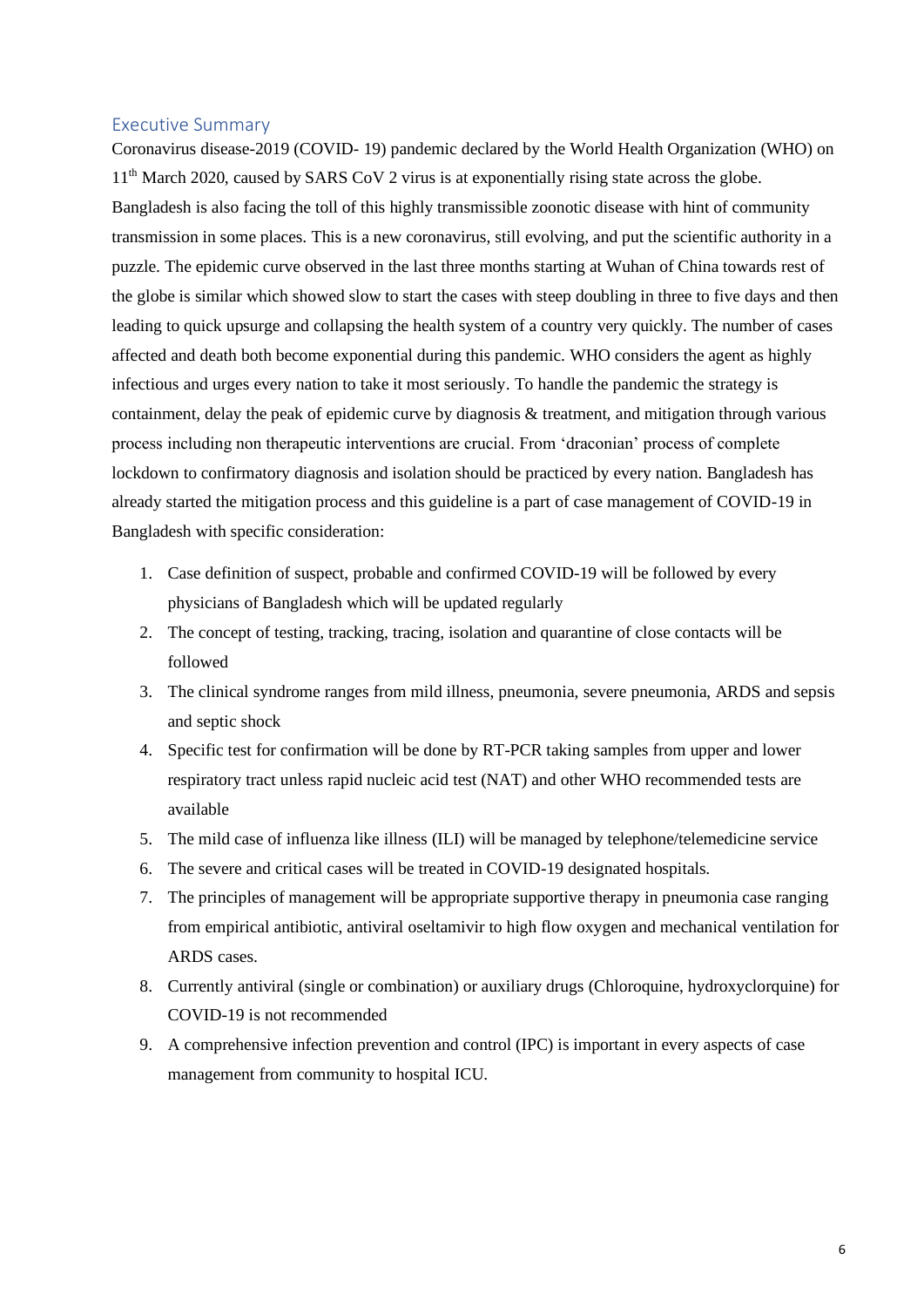#### <span id="page-7-0"></span>Introduction:

COVID-19 is the pandemic disease declared by World Health Organization (WHO) on 11th March 2020 which is potentially severe acute respiratory infection caused by a novel evolving severe acute respiratory syndrome coronavirus 2 (SARS-CoV-2). The virus was identified as the cause of an outbreak of pneumonia of unknown cause in Wuhan City, Hubei Province, China, in December 2019. The clinical presentation is that of a respiratory infection with a symptom severity ranging from a mild influenza like illness, to a severe viral pneumonia leading to acute respiratory distress syndrome that is potentially fatal.

Globally 199 countries are reported to have the pandemic going on and the situation is evolving rapidly with global case counts and deaths increasing each day. The World Health Organization rates the global risk assessment as very high and community transmission is occurring in many countries, but it is uncertain how easily the virus spreads between people.

Bangladesh is also declared the COVID 19 infection reported from Directorate General of Health Service on daily basis with 48 confirmed case and 5 death having community transmission (dated 28<sup>th</sup> March, 2020).

Early recognition and rapid diagnosis are essential to prevent transmission and provide appropriate care in time frame. High index of clinical suspicion is needed for diagnosing COVID-19 patient and evaluation should be performed according to pneumonia severity indexes and sepsis guidelines (if sepsis is suspected) in all patients with severe illness.

There is no specific treatments found to be effective for COVID-19 yet; therefore, the mainstay of management is early diagnosis and optimum supportive care to relieve symptoms and to support organ function in more severe illness. Patients should be managed in a hospital setting when possible; however, home care may be suitable for selected patients with mild illness unless there is concern about rapid deterioration or an inability to promptly return to hospital if necessary. If self-isolation at home is not possible because of lack of care giver, overcrowding at home or any other cause, patient should be brought to the hospital for institutional isolation in a designated area

Rationing of medical resources may be required during the pandemic if healthcare infrastructures are overwhelmed. This raises many ethical questions on how to best triage patients to save the most lives. Recommendations have been suggested, but there is no international guidance on this issue as yet

A surveillance based case definition and approach to diagnose and management principles are highlighted in this guideline. This version will time to time updated according to need of the country.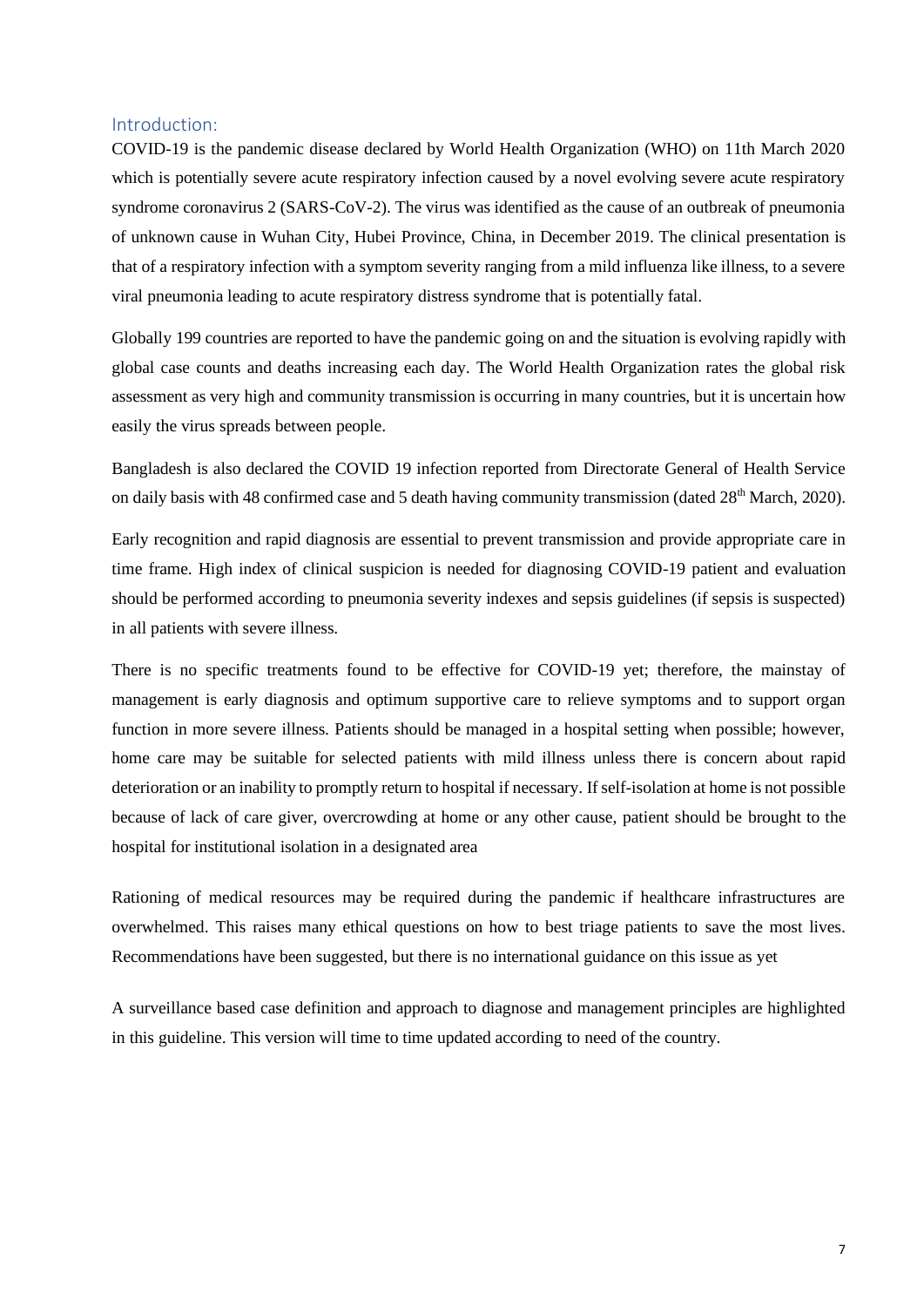## <span id="page-8-0"></span>Virology:

Severe acute respiratory syndrome coronavirus 2 (SARS-CoV-2) is a previously unknown beta coronavirus that was discovered in bronchoalveolar lavage samples taken from clusters of patients who presented with pneumonia of unknown cause in Wuhan City, Hubei Province, China, in December 2019. Coronaviruses are a large family of enveloped RNA viruses, some of which cause illness in human (e.g., common cold,), and others that circulate among mammals (e.g., bats, camels) and birds. Rarely, animal coronaviruses can spread to humans and subsequently spread between people, as was the case with severe acute respiratory syndrome (SARS-CoV) and Middle eastern respiratory syndrome (MERS-CoV).

SARS-CoV-2 belongs to the *Sarbecovirus* subgenus of the *Coronaviridae* family, and is the seventh coronavirus known to infect humans. The virus has been found to be similar to SARS-like coronaviruses from bats, but it is distinct from SARS-CoV and MERS-CoV. The full genome has been determined and published in GenBank.

A preliminary study suggests that there are two major types (or strains) of the SARS-CoV-2 virus in China, designated L and S. The L type was found to be more prevalent during the early stages of the outbreak in Wuhan City and may be more aggressive (although this is speculative), but its frequency decreased after early January. The relevance of this finding is unknown at this stage and further research is required as the virus is still evolving.



Picture showing ultrastructural morphology of severe acute respiratory syndrome coronavirus 2 (SARS-CoV-2) when viewed with electron microscopically (*Centers for Disease Control and Prevention)*

N.B: Origin, transmission dynamics, viral load, shedding, genetics, pathophysiology of the novel virus (SARS-CoV2) are beyond this book content. Readers are requested to acquire the knowledge in this regard from peer reviewed sources from biomedical journals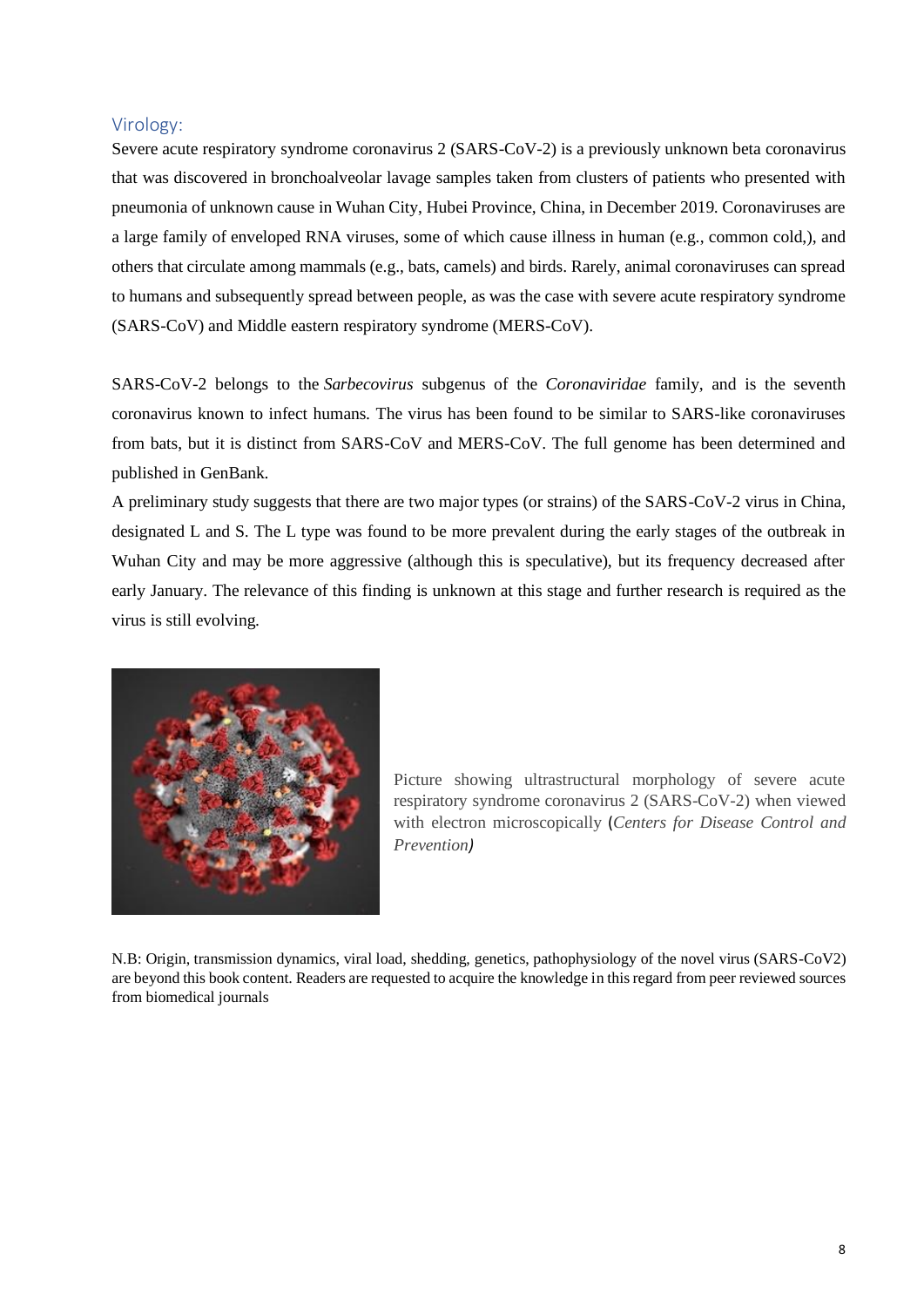# <span id="page-9-0"></span>Case Definition:

#### **Suspect case**

a. A patient with acute respiratory illness (fever and at least one sign/symptom of respiratory disease, e.g., cough, shortness of breath), AND a history of travel to or residence in a Country/location reporting community transmission of COVID-19 disease during the 14 days prior to symptom onset.

# **OR**

b. A patient/ health care worker with any acute respiratory illness AND having been in contact with a confirmed or probable COVID-19 case (see definition of contact) in the last 14 days prior to symptom onset

#### **OR**

c. A patient with severe acute respiratory illness (fever and at least one sign/symptom of respiratory disease, e.g., cough, shortness of breath; AND requiring hospitalization) AND in the absence of an alternative diagnosis that fully explains the clinical presentation.

#### **Probable case:**

a. A suspect case for whom testing for the COVID-19 virus is inconclusive. Inconclusive being the result of the test reported by the laboratory.

#### **OR**

b. A suspect case for whom testing could not be performed for any reason.

#### **Confirmed case:**

A person with laboratory confirmation of COVID-19 infection, irrespective of clinical signs and symptoms.

#### **Definition of contact:**

- a. Who is contact? A contact is a person not having symptoms at present but who has been exposed to probable case or confirmed case.
- b. Contact timing: 2 days before and the 14 days after the onset of symptoms of a probable or confirmed
- c. Contact pattern
- Face-to-face contact with a probable or confirmed case within 1 meter and for more than 15 minutes.
- Direct physical contact with a probable or confirmed case
- Direct care for a patient with probable or confirmed COVID-19 disease without using proper personal protective equipment1, OR
- Other situations as indicated by local risk assessments.

Note: for confirmed asymptomatic cases, the period of contact is measured as the 2 days before through the 14 days *after the date on which the sample was taken* which led to confirmation.

1. World Health Organization. Infection prevention and control during health care when COVID-19 is suspected https://www.who.int/publications-detail/infection-prevention-and-control-during-healthcare-when-novel-coronavirus-(ncov)- infection-is-suspected-20200125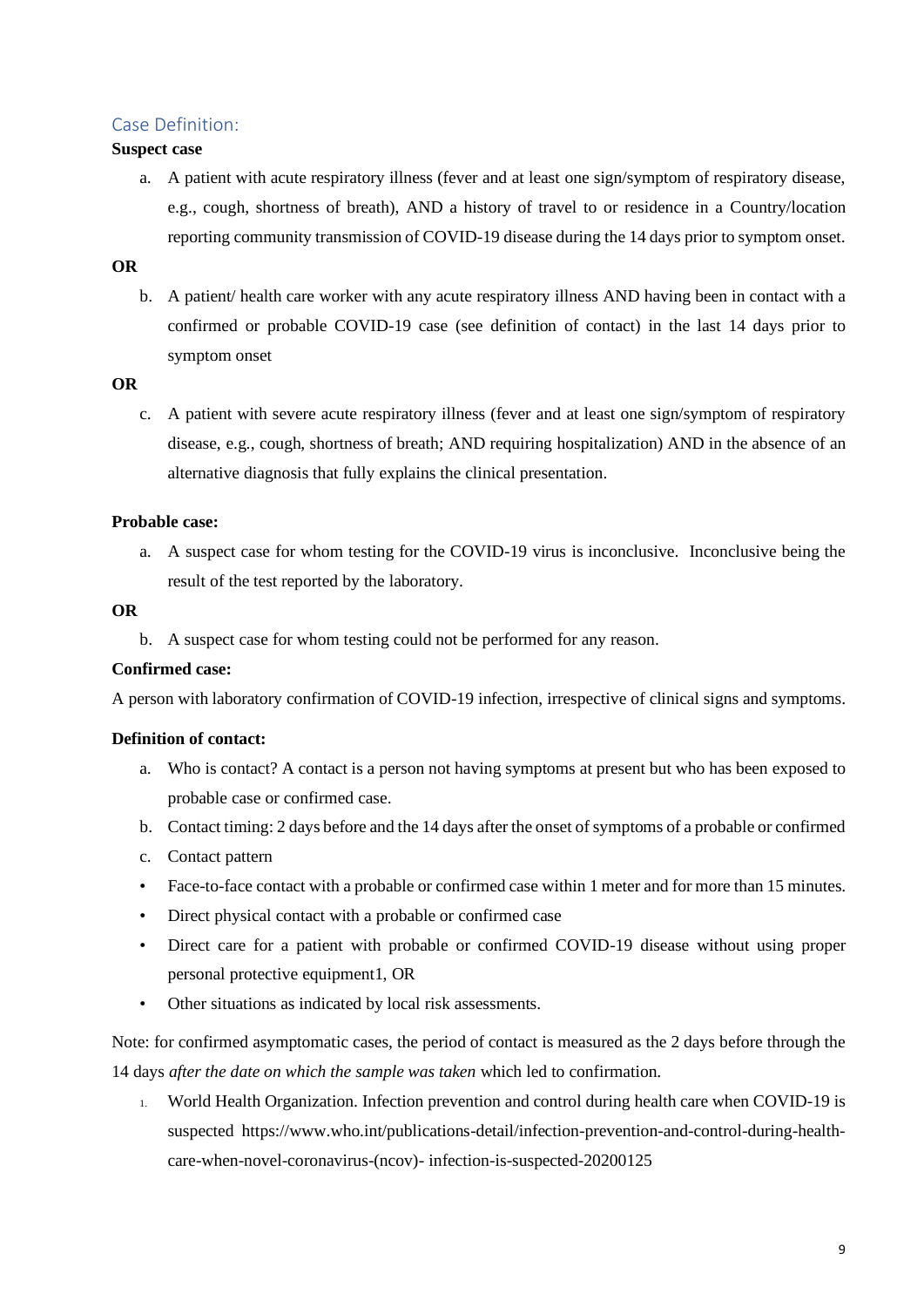# <span id="page-10-0"></span>Clinical syndromes associated with COVID-19:

- Mild illness (Influenza like illness-ILI)
- Pneumonia
- Severe pneumonia
- Acute respiratory distress syndrome
- Sepsis
- Septic shock

| <b>Mild illness</b> | Patients with uncomplicated upper respiratory tract viral infection may have non-specific           |  |  |
|---------------------|-----------------------------------------------------------------------------------------------------|--|--|
| (ILI)               | symptoms such as fever, fatigue, cough (with or without sputum production), sore throat,            |  |  |
|                     | nasal congestion, anorexia, malaise, or headache. Rarely, patients may also present with            |  |  |
|                     | diarrhoea, nausea, and vomiting.                                                                    |  |  |
|                     | The elderly and immunosuppressed may present with atypical symptoms. Symptoms due                   |  |  |
|                     | to physiologic adaptations of pregnancy or adverse pregnancy events, such as dyspnea,               |  |  |
|                     | fever, GI-symptoms or fatigue, may overlap with COVID-19 symptoms                                   |  |  |
| Pneumonia           | <b>Adult</b> with pneumonia but no signs of severe pneumonia and no need for supplemental           |  |  |
|                     | oxygen.                                                                                             |  |  |
|                     | <b>Child</b> with non-severe pneumonia who has cough or difficulty breathing $+$ fast               |  |  |
|                     | breathing: fast breathing (in breaths/min): $\leq$ 2 months: $\geq$ 60; 2–11 months: $\geq$ 50; 1–5 |  |  |
|                     | years: $\geq 40$ , and no signs of severe pneumonia                                                 |  |  |
| <b>Severe</b>       | Adolescent or adult: fever or suspected respiratory infection, plus one of the following:           |  |  |
| pneumonia           | Respiratory rate $>$ 30 breaths/min.                                                                |  |  |
|                     | Severe respiratory distress; or                                                                     |  |  |
|                     | $SpO2 \leq 93\%$ on room air.                                                                       |  |  |
|                     | <b>Child</b> with cough or difficulty in breathing, plus at least one of the following: central     |  |  |
|                     | cyanosis or SpO2 <90%.                                                                              |  |  |
|                     | severe respiratory distress (e.g. grunting, very severe chest indrawing);                           |  |  |
|                     | Signs of pneumonia with a general danger sign:                                                      |  |  |
|                     | Inability to breastfeed or drink, lethargy or unconsciousness, or convulsions.                      |  |  |
|                     | Other signs of pneumonia may be present: chest indrawing, fast breathing (in                        |  |  |
|                     | breaths/min): <2 months: $\geq 60$ ; 2-11 months: $\geq 50$ ; 1-5 years: $\geq 40$ (16). While the  |  |  |
|                     | diagnosis is made on clinical grounds; chest imaging may identify or exclude some                   |  |  |
|                     | pulmonary complications.                                                                            |  |  |
| <b>Acute</b>        | Onset: within 1 week of a known clinical insult or new or worsening respiratory                     |  |  |
| respiratory         | symptoms.                                                                                           |  |  |
| distress            | Chest imaging (radiograph, CT scan or lung ultrasound): bilateral / unilateral opacities,           |  |  |
| syndrome            | not fully explained by volume overload, lobar or lung collapse, or nodules. Patient with            |  |  |
| (ARDS)              | pleural effusion unlikely to be COVID.                                                              |  |  |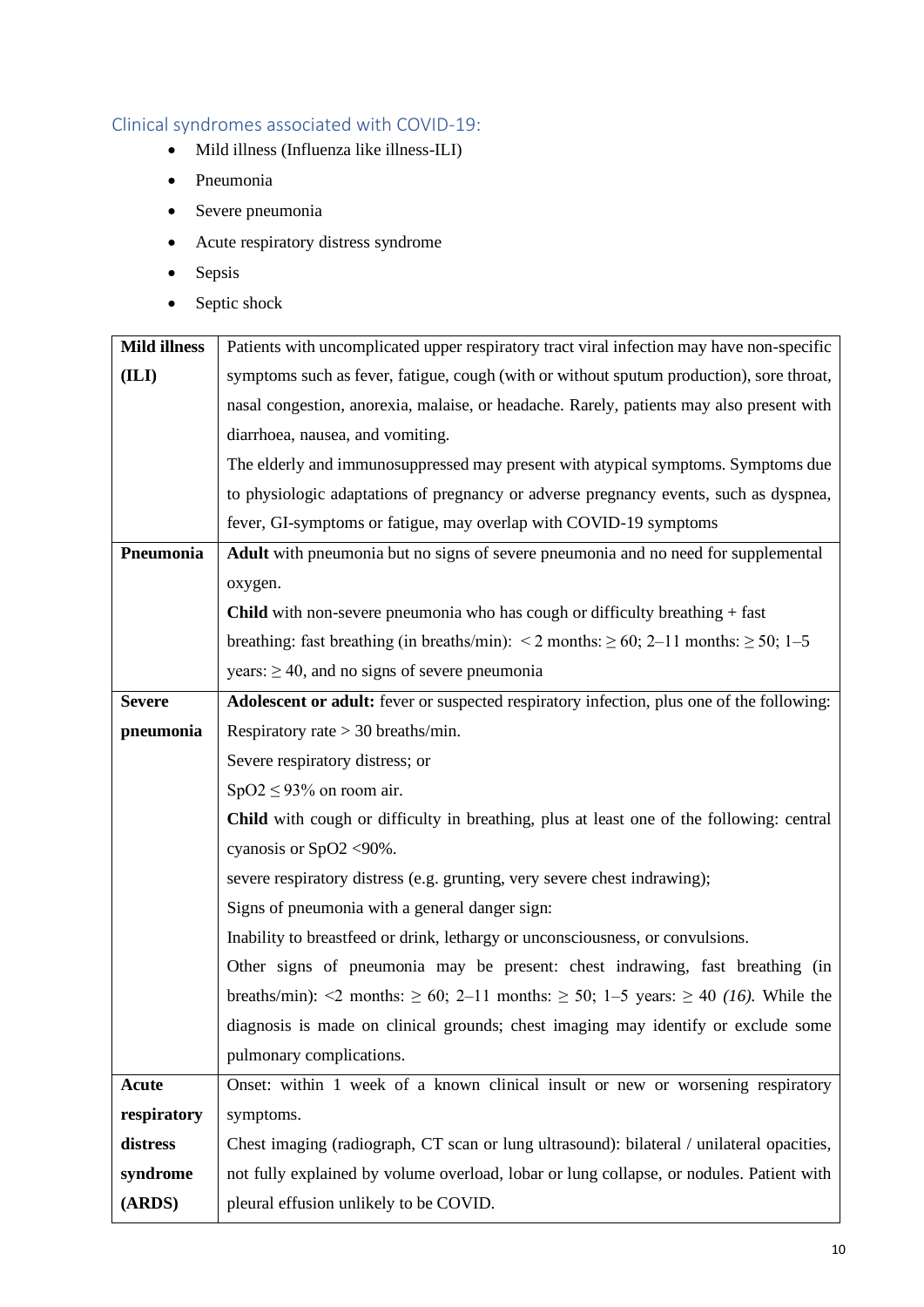|               | Pulmonary infiltrates/respiratory failure not fully explained by cardiac failure or fluid      |                                 |  |
|---------------|------------------------------------------------------------------------------------------------|---------------------------------|--|
|               | overload.                                                                                      |                                 |  |
|               | Need objective assessment (eg echocardiography or USG) to exclude hydrostatic cause            |                                 |  |
|               | of infiltrates/oedema if no risk factor present.                                               |                                 |  |
|               | Oxygenation impairment in adults:                                                              |                                 |  |
|               | Mild ARDS: 200 mmHg < $PaO2/FiO2 \le 300$ mmHg<br>$\,>$                                        |                                 |  |
|               | (with PEEP or CPAP $\geq$ 5 cmH <sub>2</sub> O, or non-ventilated)                             |                                 |  |
|               | Moderate ARDS: 100 mmHg $\langle PaO_2/FiO_2 \leq 200$ mmHg<br>>                               |                                 |  |
|               | (with $PEEP \ge 5$ cmH <sub>2</sub> O, or non-ventilated)                                      |                                 |  |
|               | Severe ARDS: $PaO2/FiO2 \le 100$ mmHg<br>>                                                     |                                 |  |
|               | (with PEEP $\geq$ 5 cmH <sub>2</sub> O, or non-ventilated)                                     |                                 |  |
|               | When PaO <sub>2</sub> is not available, $SpO_2/FiO_2 \leq 315$ mmHg suggests ARDS<br>>         |                                 |  |
|               | (including in non-ventilated patients)                                                         |                                 |  |
| <b>Sepsis</b> | <b>Sepsis: adults</b>                                                                          |                                 |  |
|               | Life-threatening organ dysfunction caused by a dysregulated host response to                   |                                 |  |
|               | suspected or proven infection.                                                                 |                                 |  |
|               | <b>Signs of organ dysfunction</b>                                                              | Laboratory evidence of:         |  |
|               | Altered mental status                                                                          | Coagulopathy                    |  |
|               | Difficult or fast breathing                                                                    | Thrombocytopenia $<$ 50,000/cmm |  |
|               | Low oxygen saturation                                                                          | Raised lactate                  |  |
|               | Reduced urine output                                                                           | Hyperbilirubiemia               |  |
|               | Fast heart rate, weak pulse, cold                                                              |                                 |  |
|               | extremities or low blood pressure,                                                             |                                 |  |
|               | skin mottling                                                                                  |                                 |  |
|               | Children: suspected or proven infection and $\geq 2$ age- based systemic inflammatory          |                                 |  |
|               | response syndrome criteria, of which one must be abnormal temperature or white blood           |                                 |  |
|               | cell count.                                                                                    |                                 |  |
| <b>Septic</b> | Adults: persisting hypotension despite volume resuscitation, requiring vasopressors to         |                                 |  |
| shock         | maintain $MAP \ge 65$ mmHg and serum lactate level $> 2$ mmol/L.                               |                                 |  |
|               |                                                                                                |                                 |  |
|               | Children: any hypotension (SBP $<$ 5th centile or $>$ 2 SD below normal for age) or two or     |                                 |  |
|               | three of the following: altered mental state; tachycardia or bradycardia ( $HR < 90$ bpm or    |                                 |  |
|               | $> 160$ bpm in infants and HR < 70 bpm or > 150 bpm in children); prolonged capillary          |                                 |  |
|               | refill ( $>$ 2 sec) or feeble pulse; tachypnoea; mottled or cool skin or petechial or purpuric |                                 |  |
|               | rash; increased lactate; oliguria; hyperthermia or hypothermia (21).                           |                                 |  |

\*\*Sepsis and septic shock from other causes should be excluded and referred to non-covid hospital after proper evaluation.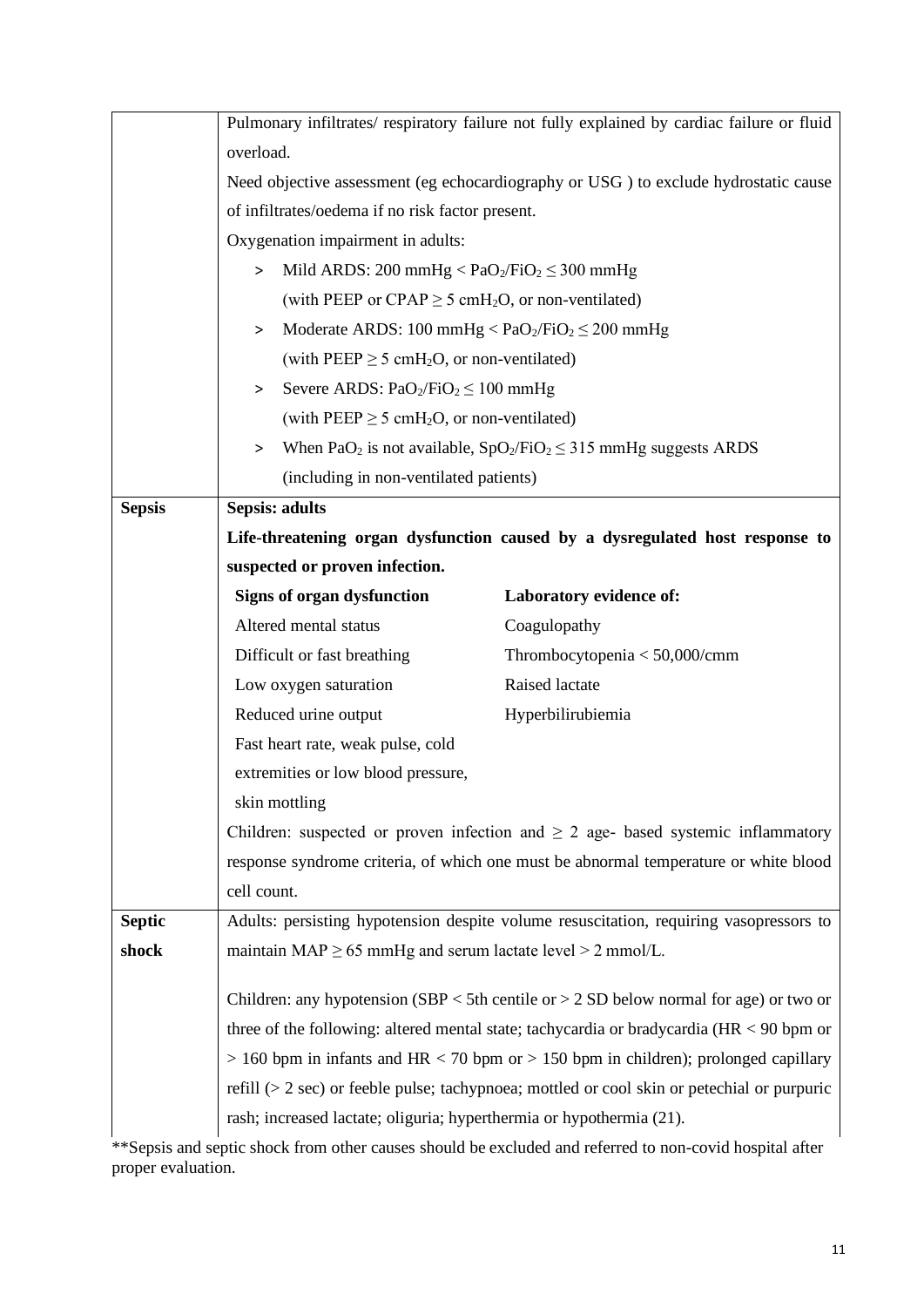# <span id="page-12-0"></span>Testing for COVID-19

# **Detection of virus**

- ➢ Specimen- Specimen type include
	- Upper airway specimens: Oropharyngeal swabs, nasal swabs, nasopharyngeal secretions,
	- Lower airway specimens: sputum, bronchoalveolar lavage fluid, airway secretions

Note: Sputum and other lower respiratory tract specimens have a high positive rate of nucleic acids and should be collected preferentially. SARS-CoV-2 preferentially proliferates in type II alveolar cells (AT2) and peak of viral shedding appears 3 to 5 days after the onset of disease. Therefore, if the nucleic acid test is negative at the beginning, samples should continue to be collected and tested on subsequent days.

➢ Detection of viral nucleic acid

Nucleic acid testing is the preferred method for diagnosing COVID-19. In our country viral nucleic acid is detected by RT-PCR (Real time- Polymerase Chain Reaction)

NAAT can be done (rapid test) once it is readily available in Bangladesh.

# **Radiology and imaging**.

- CT Chest- a high-resolution CT is highly preferable. Following are the classical CT findings
	- o Bilateral involvement in most patients
	- o Multiple areas of consolidation
	- o Ground-glass opacities (GGO): bilateral, subpleural, peripheral
	- o Crazy paving appearance (GGOs and inter-/intra-lobular septal thickening)
	- o Bronchovascular thickening in the lesion
	- o Traction bronchiectasis
- Chest Xray- Is not as sensitive as HRCT. However, this can be done where CT is not available or after doing CT scan if facility is available. Bilateral pneumonia is a common finding of COVID-19 pneumonia
- USG of chest- there are specific sonographic findings however it requires a skilled operator who has training on Pulmonary Ultrasonography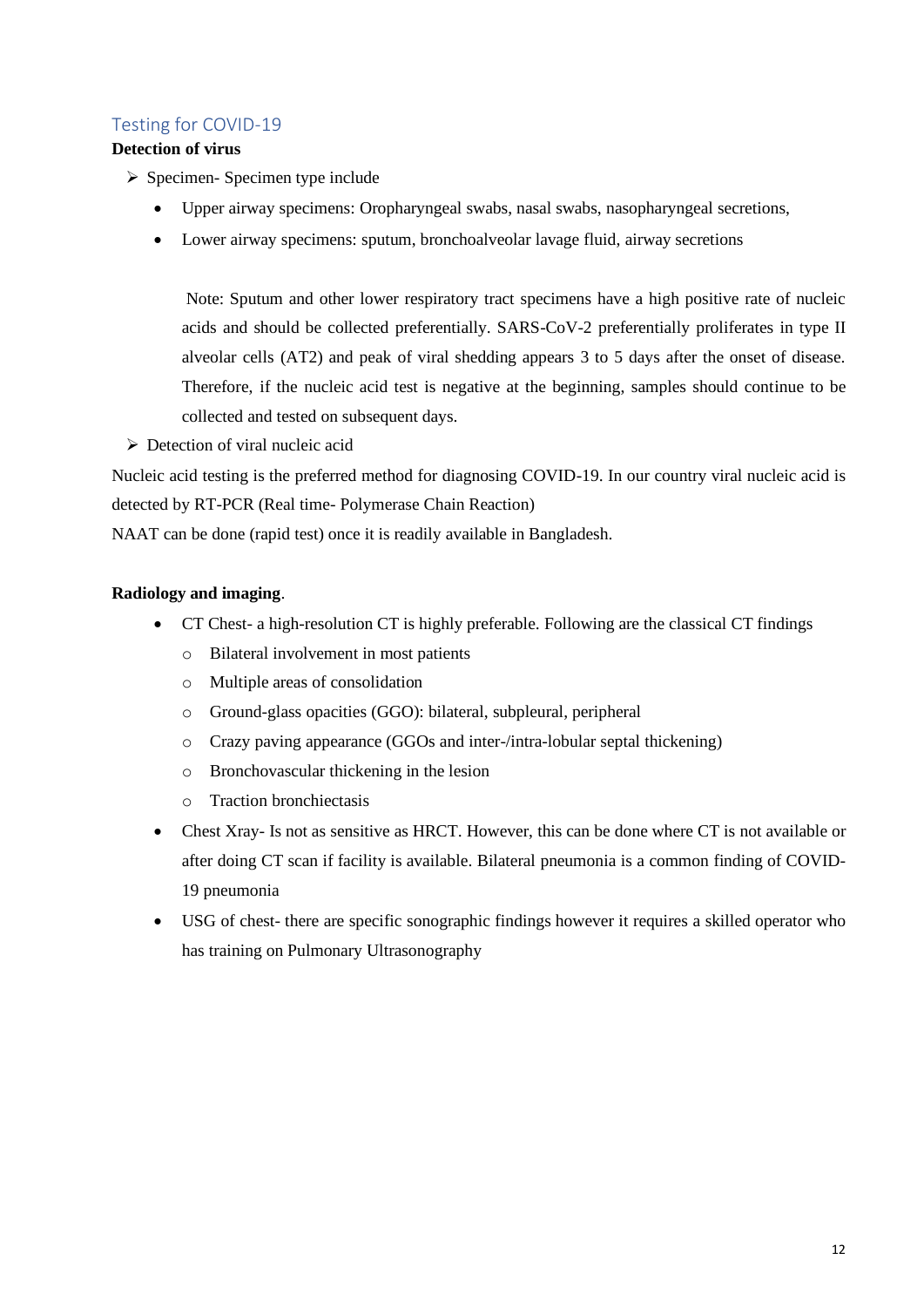



HRCT findings of a COVID-19 patient (Left- ground glass opacities, Right- Bilateral pneumonia) (@ Md Robed Amin)





CXR findings of COVID-19 patients (Left- Bilateral pneumonia, Right- ARDS) (@ Md Robed Amin)

#### **Supportive investigations**

CBC: lymphopenia (83%), leukopenia (9–25%), leukocytosis (24–30%) , thrombocytopenia.

Patients with a low total number of lymphocytes at the beginning of the disease generally have a poor prognosis. Severe patients have a progressively decreased number of peripheral blood lymphocytes. A ratio of Neutrophil to lymphocyte more than 3.5 is prognostically poor sign.

CRP and Procalcitonin: most patients with COVID-19 have a normal level of procalcitonin with significantly increased levels of C-reactive protein. A rapid and significantly elevated C-reactive protein level indicates a possibility of secondary infection. D-dimer levels are significantly elevated in severe cases, which is a potential risk factor for poor prognosis.

Blood culture: to detect secondary bacterial infection.

Liver and renal function test, Arterial blood gas analysis.

Serum Ferritin, S.LDH, D-dimer.

Treating clinician may order relevant investigations if required

N.B: Normal or low TC of WBC, Lymphopenia, High CRP, Low Procalcitonin.if these are associated with bilateral pneumonia in Chest x-ray or GGO in CT scan of Chest- Diagnosis is COVID 19 in this current time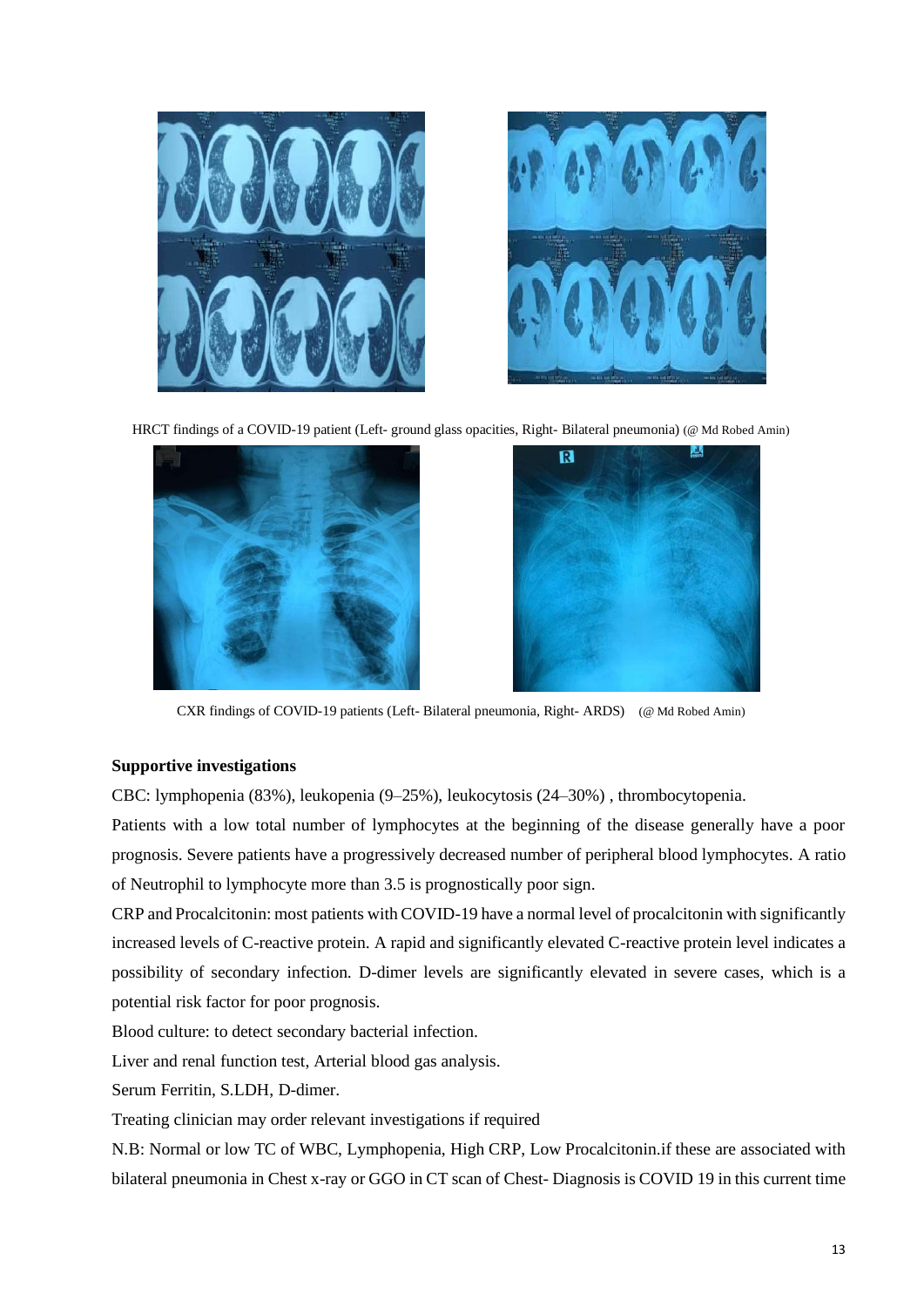# <span id="page-14-0"></span>Management/Treatment

For the practical purposes of patient management, the six syndromes of COVID-19 have been divided into mild, moderate, severe and critical cases

| Clinical criteria for case management |          |                              |  |
|---------------------------------------|----------|------------------------------|--|
| 01                                    | Mild     | Influenza like illness (ILI) |  |
| 02                                    | Moderate | Pneumonia (CRB 65 score 0)   |  |
| 03                                    | Severe   | Severe Pneumonia, Sepsis     |  |
| 04                                    | Critical | ARDS, Septic shock           |  |

#### **Admission criteria**

- 1. All suspect/ confirmed cases of COVID-19 presenting with
	- Pneumonia with CRB 65 score 1 or more (Please see figure 1)
	- Severe Pneumonia
	- ARDS, Sepsis, Septic shock
- 2. All cases with respiratory distress should be admitted for further evaluation and testing

**N.B. After evaluation and testing of respiratory distress, cases due to cardiac causes/ non COVID-19 causes will be sent to general hospitals.**



*Figure 1: CRB65 Scoring system*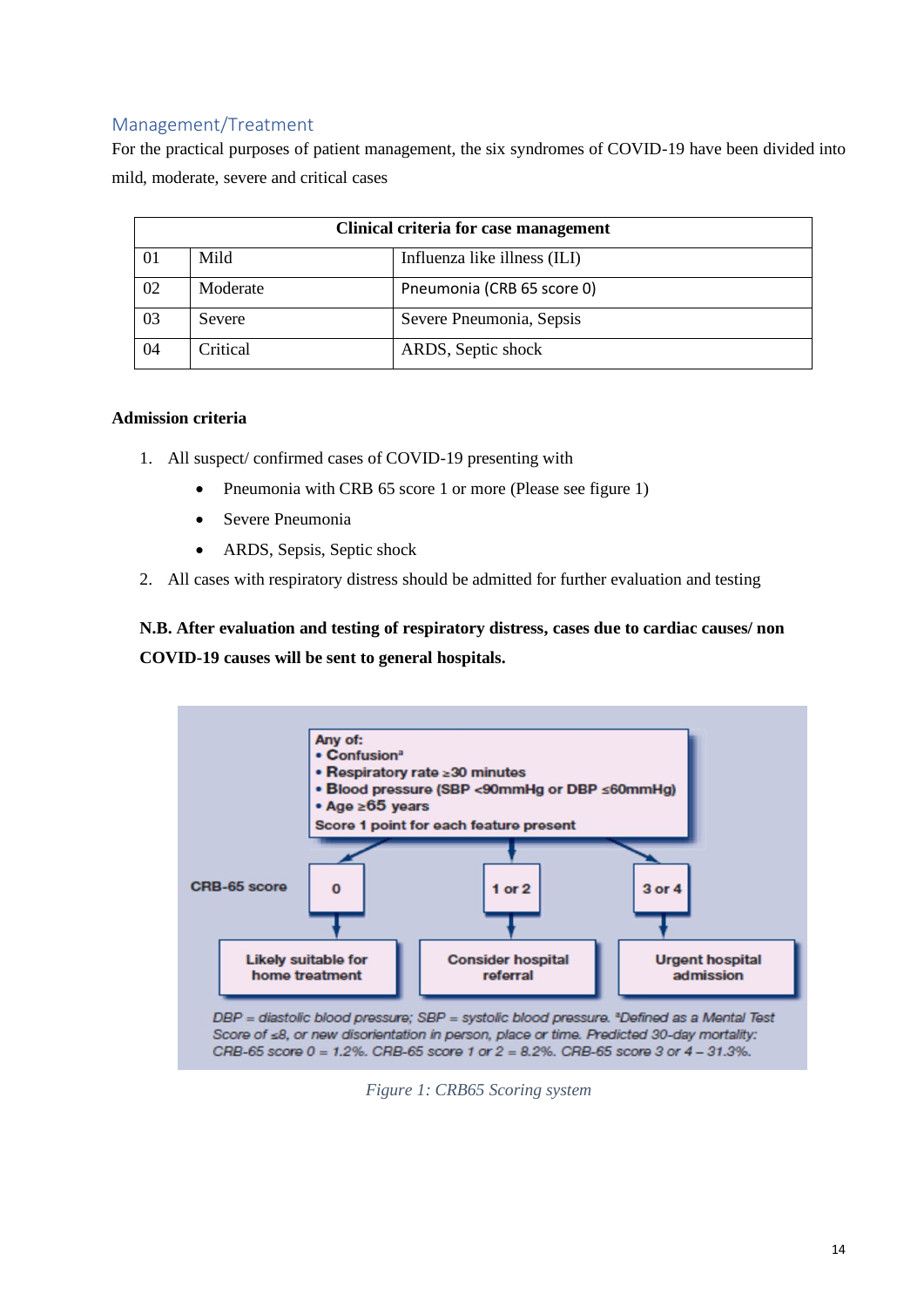# Treatment Protocol of COVID-19 infection in Bangladesh

# **Mild and Moderate cases should be managed at home and Severe and Critical patients should be receive hospital care**

1. **Mild illness [Influenza Like Illness (ILI)] -** Patient with one or more features (fever, cough, sore throat, malaise, nasal congestion).

To avoid diseases transmission and reduce the burden on hospitals, patients with ILI should stay at home and consult doctors through different telephone/telemedicine services provided by various government and non-government organisations. (Annexure- tool use for COVID-19 in telemedicine)

#### **Advice for ILI patients**

- 1. Rest in home as self- isolation **(If self-isolation at home is not possible because of lack of care giver, overcrowding at home or any other cause, patient should be brought to the hospital for institutional isolation in a designated area.)**
- 2. Social distancing with family members (If possible, in a single room)
- 3. No visitor
- 4. Hand wash (20 seconds each time) (Repeated hand wash is beneficial)
- 5. Cough etiquette (use tissue paper or elbow followed by hand wash)
- 6. Medical mask
- 7. Symptomatic treatment
	- o Tab Paracetamol 500 mg 1+1+1
	- $\circ$  Tab antihistamine (Fexofenadin) 0+0+1
	- o Steam inhalation/Gurgle of Lukewarm water
- 8. Follow up
	- o Self-home isolation for 14 days after clinical recovery
	- o Ask about: Dyspnoea, chest pain, persistent or worsen dry or productive cough, Haemoptysis
- 9. When patient should immediately seek hospital care?
	- o Respiratory distress
	- o Worsening cough and fever
	- o Altered mental status
	- o Extreme lethargy

#### 2. **Moderate**

- o Pneumonia
- o No signs of severe pneumonia (CRB 65 score 0)
- o No need for supplemental oxygen

#### **Management of moderate group**

The patient will be managed as like as Mild illness (ILI). However, the patient should receive broad spectrum oral antibiotics as for uncomplicated community acquired pneumonia (CAP)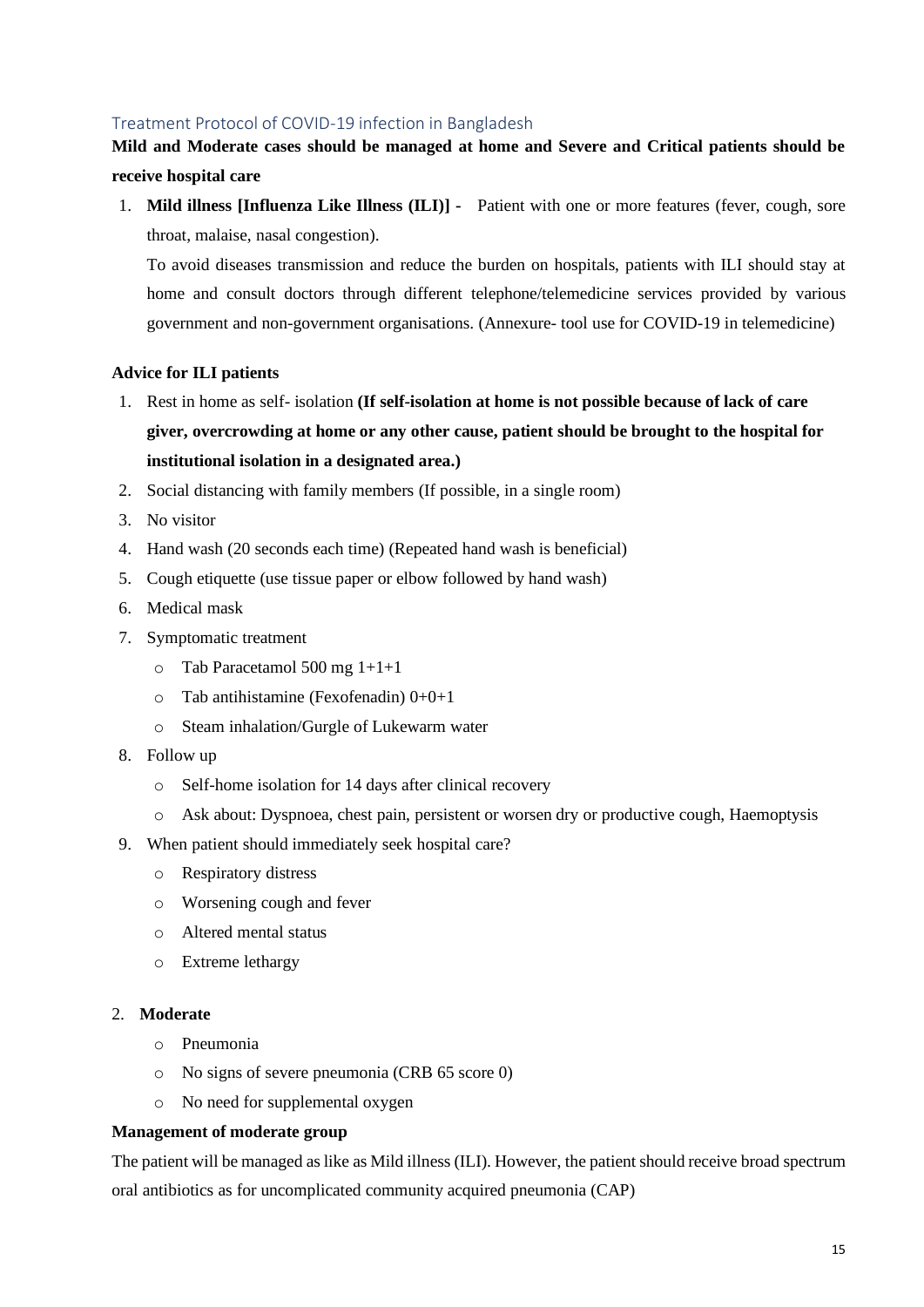## **Hospital care Principles**

- Severe and critical cases of suspected (or probable) or confirmed COVID-19 require hospital care.
- Management of such patients warrant immediate implementation of appropriate infection prevention measures.
- Patients with severe disease often need oxygenation support.
- Aerosol generating procedures such as endotracheal intubation, bronchoscopy, nebulization, cardiopulmonary resuscitation, open suctioning respiratory tract, tracheostomy etc. demand specific protection of healthcare workers with appropriate personal protective equipment. (PPE)
- The safety of high-flow oxygen and non-invasive positive pressure ventilation in these measures is uncertain, and they should be considered aerosol-generating procedures that warrant specific isolation precautions. Oxygen hood is suitable if patient needs oxygen in general ward.
- Patient with sepsis with or without shock may require treatment in high dependency unit (HDU) or ICU depending on disease severity and clinical judgement of treating physicians.
- If patients develop acute respiratory distress syndrome, intubation with mechanical ventilation will be needed.
- ECMO (extracorporeal membrane oxygenation) may be indicated in patients with refractory hypoxia in ICU setting

#### 3. **Severe**

- o Severe pneumonia
- o Sepsis

These patients should be managed preferably in a High Dependency Unit (HDU) based on availability.

#### **Management**

- o Give immediate supplemental oxygen for the following patients
	- If  $SPO_2 < 93\%$
	- Respiratory rate  $\geq$  30 breaths/ minute
	- Shock
- o Initiate oxygen at 5 litres/min and titrate flow to reach target  $SPO<sub>2</sub> > 93$  %
- $\circ$  Use face mask with reservoir bag (at 10–15 L/min) if patient in critical condition.
- o Once patient is stable, the target is > 90% SpO2 in non-pregnant adults and  $\geq$  92–95% in pregnant patients
- o Patients with severe pneumonia or sepsis should be treated cautiously with intravenous fluids, because aggressive fluid resuscitation may worsen oxygenation, especially in settings where there is limited availability of mechanical ventilation
- o Give empiric antimicrobials to treat all likely pathogens causing severe pneumonia and sepsis as soon as possible, within 1 hour of initial assessment for patients with sepsis.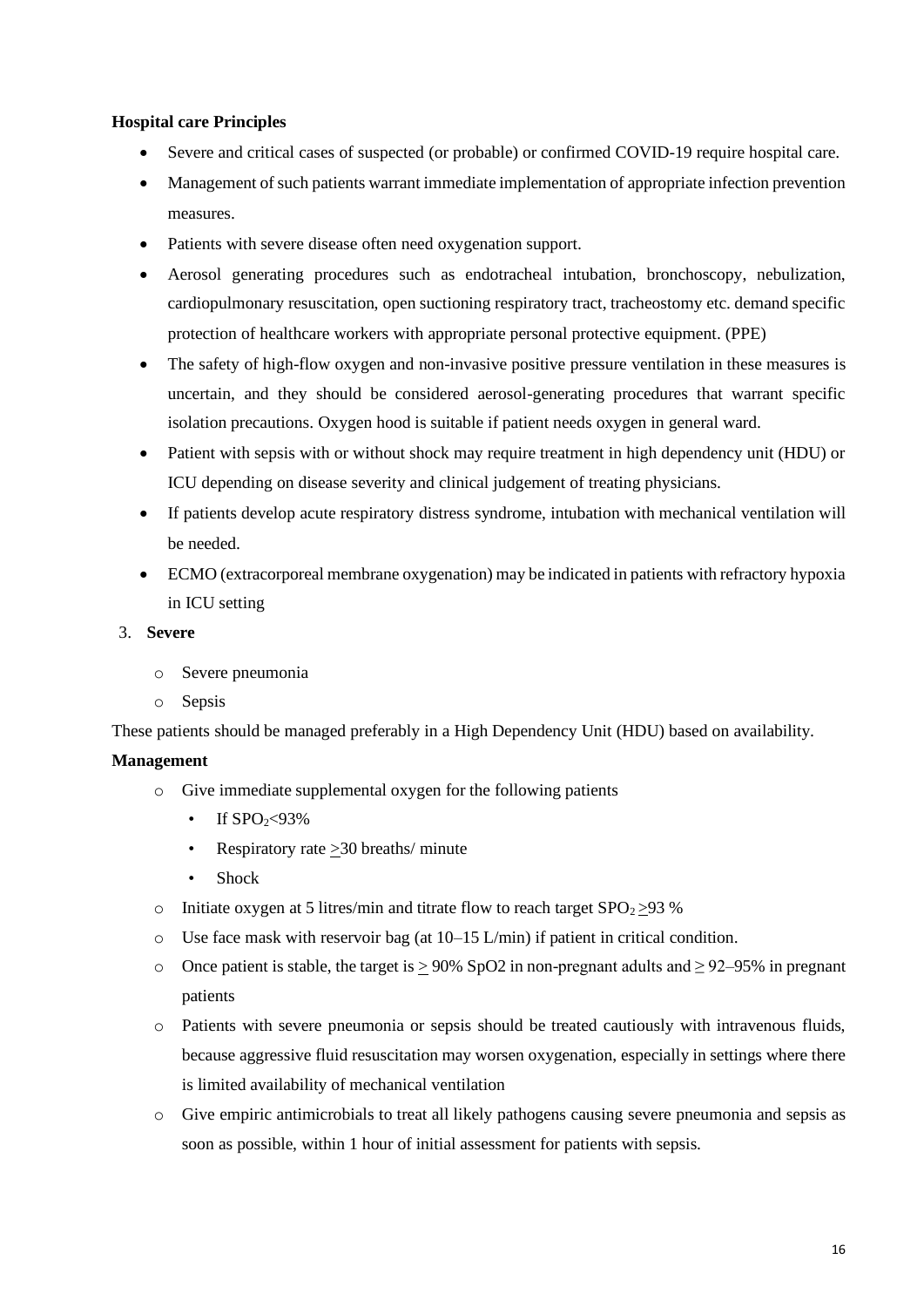- o Closely monitor patients with COVID-19 for signs of clinical deterioration, such as rapidly progressive respiratory failure and septic shock and respond immediately with supportive care interventions
- o Management of co-morbid conditions

N.B. Adults with emergency signs (obstructed or absent breathing, severe respiratory distress, central cyanosis, shock, coma, or convulsions) should receive airway management and oxygen therapy during resuscitation to target  $SpO2 \geq 94\%$ .

#### 4. **Critical**

- o ARDS
- o Septic shock

Critically ill patients should be managed in intensive care unit (ICU). They should be managed based on following Recommendations

Recommendations of care of patient of COVID-19 in ICU

This recommendation is standard recommendation for survival sepsis campaign for COVID 19 in ICU setting. There is variable grade of recommendation from strong to weak and adjustment is advised through risk benefit in working team of ICU of COVID 19 hospitals in Bangladesh

#### **Haemodynamic**

- 1. In adults with COVID-19 and shock, use dynamic parameters skin temperature, capillary refilling time, and/or serum lactate measurement over static parameters in order to assess fluid responsiveness.
- 2. For the acute resuscitation of adults with COVID-19 and shock, use a conservative over a liberal fluid strategy.
- 3. For the acute resuscitation of adults with COVID-19 and shock, use crystalloids over colloids.
- 4. For the acute resuscitation of adults with COVID-19 and shock, use buffered/balanced crystalloids over unbalanced crystalloids.
- 5. For the acute resuscitation of adults with COVID-19 and shock, avoid using hydroxyethyl starches.
- 6. For the acute resuscitation of adults with COVID-19 and shock, avoid using gelatins.
- 7. For the acute resuscitation of adults with COVID-19 and shock, avoid using dextrans.
- 8. For the acute resuscitation of adults with COVID-19 and shock, avoid the routine use of albumin for initial resuscitation.
- 9. For adults with COVID-19 and shock, use norepinephrine as the first-line vasoactive agent, over other agents.
- 10. If norepinephrine is not available, use either vasopressin or epinephrine as the first-line vasoactive agent, over other vasoactive agents, for adults with COVID-19 and shock.
- 11. For adults with COVID-19 and shock, avoid using dopamine if norepinephrine is available.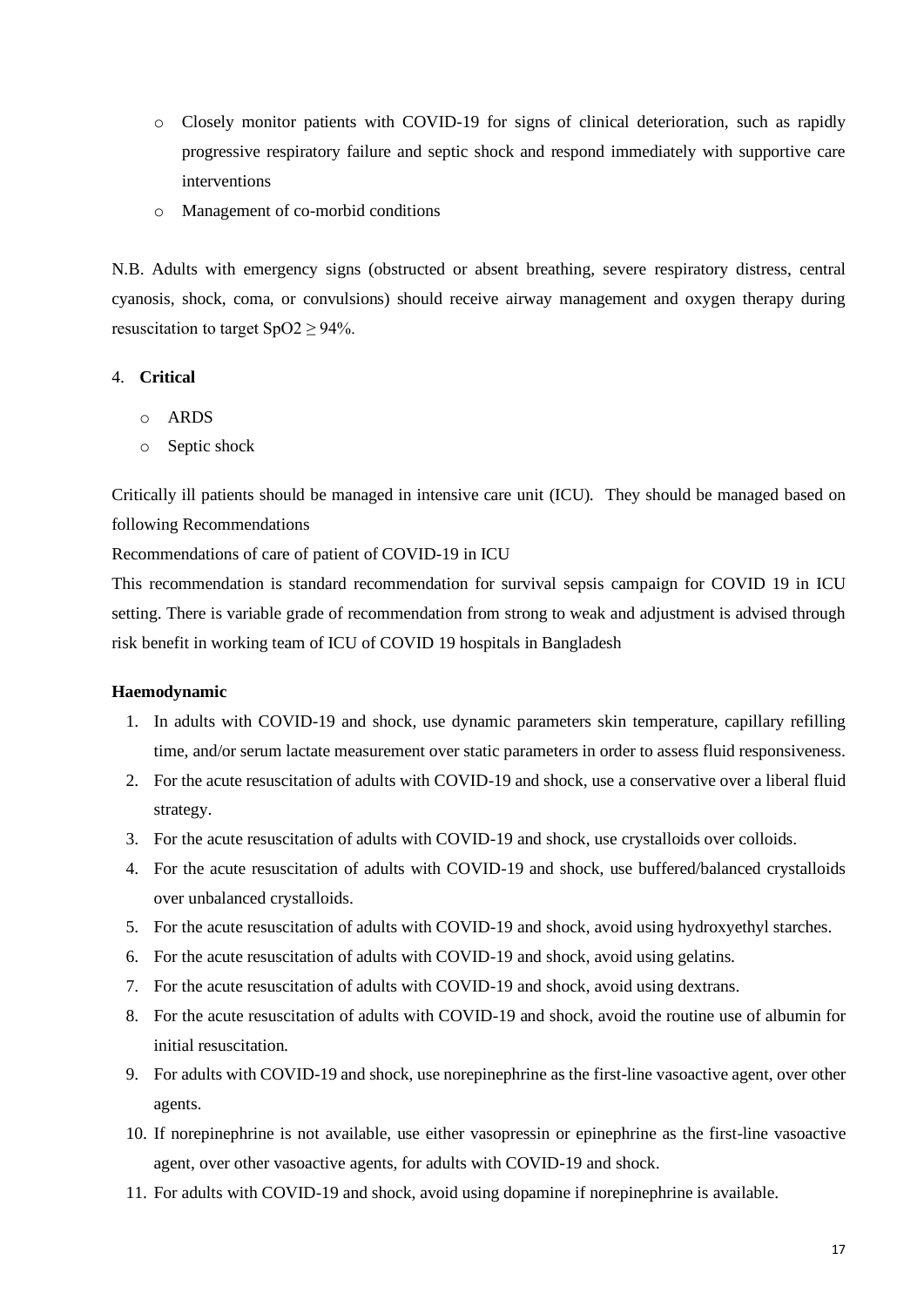- 12. For adults with COVID-19 and shock, add vasopressin as a second-line agent, over titrating norepinephrine dose, if target mean arterial pressure (MAP) cannot be achieved by norepinephrine alone.
- 13. For adults with COVID-19 and shock, titrate vasoactive agents to target a MAP of 60-65 mmHg, rather than higher MAP targets.
- 14. For adults with COVID-19 and shock with evidence of cardiac dysfunction and persistent hypoperfusion despite fluid resuscitation and norepinephrine, add dobutamine, over increasing norepinephrine dose.
- 15. For adults with COVID-19 and refractory shock, use low-dose corticosteroid therapy ("shockreversal"), over no corticosteroid.

Remark: A typical corticosteroid regimen in septic shock is intravenous hydrocortisone 200 mg per day administered either as an infusion or intermittent doses.

#### **Ventilation**

- 1. In adults with COVID-19, start supplemental oxygen if the peripheral oxygen saturation (SPO2) is < 92%, and recommend starting supplemental oxygen if SPO2 is < 90%
- 2. In adults with COVID-19 and acute hypoxemic respiratory failure on oxygen, SPO2 be maintained no higher than 96%.
- 3. For adults with COVID-19 and acute hypoxemic respiratory failure despite conventional oxygen therapy, use HFNC over conventional oxygen therapy.
- 4. In adults with COVID-19 and acute hypoxemic respiratory failure, use HFNC over NIPPV.
- 5. In adults with COVID-19 and acute hypoxemic respiratory failure, if HFNC is not available and there is no urgent indication for endotracheal intubation, a trial of NIPPV with close monitoring and shortinterval assessment for worsening of respiratory failure.
- 6. The use of helmet NIPPV compared with mask NIPPV is an option but there is lack of evidence.
- 7. In adults with COVID-19 receiving NIPPV or HFNC, close monitoring for worsening of respiratory status is crucial, and early intubation in a controlled setting if worsening occurs.
- 8. In mechanically ventilated adults with COVID-19 and ARDS, use low tidal volume (Vt) ventilation (Vt 4-8 mL/kg of predicted body weight), over higher tidal volumes (Vt>8 mL/kg).
- 9. For mechanically ventilated adults with COVID-19 and ARDS, target plateau pressures (Pplat) of < 30 cm H2O.
- 10. For mechanically ventilated adults with COVID-19 and moderate to severe ARDS, we suggest using a higher PEEP strategy, over a lower PEEP strategy.

Remarks: If using a higher PEEP strategy (i.e., PEEP > 10 cm H2O), clinicians should monitor patients for barotrauma.

- 11. For mechanically ventilated adults with COVID-19 and ARDS, use a conservative fluid strategy over a liberal fluid strategy.
- 12. For mechanically ventilated adults with COVID-19 and moderate to severe ARDS, we suggest prone ventilation for 12 to 16 hours, over no prone ventilation.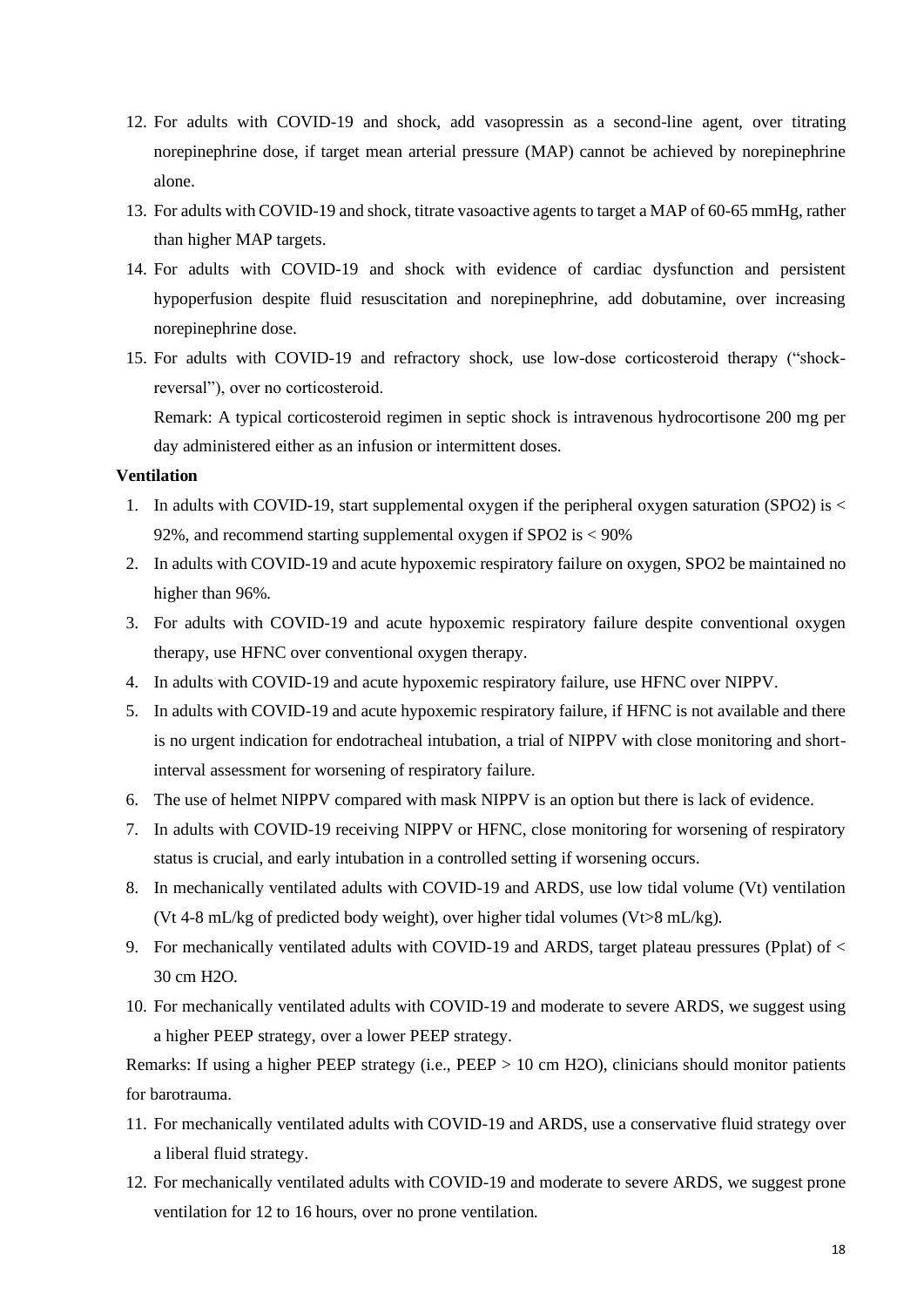- 13. For mechanically ventilated adults with COVID-19 and moderate to severe ARDS: use, as needed, intermittent boluses of neuromuscular blocking agents (NMBA), over continuous NMBA infusion, to facilitate protective lung ventilation.
- 14. In the event of persistent ventilator desynchrony, the need for ongoing deep sedation, prone ventilation, or persistently high plateau pressures, use a continuous NMBA infusion for up to 48 hours.
- 15. In mechanically ventilated adults with COVID-19 ARDS, avoid the routine use of inhaled nitric oxide.
- 16. In mechanically ventilated adults with COVID-19, severe ARDS and hypoxemia despite optimizing ventilation and other rescue strategies, start a trial of inhaled pulmonary vasodilator as a rescue therapy; if no rapid improvement in oxygenation is observed, the treatment should be tapered off.
- 17. For mechanically ventilated adults with COVID-19 and hypoxemia despite optimizing ventilation, use recruitment manoeuvres, over not using recruitment manoeuvres.
- 18. If recruitment manoeuvres are used, we recommend against using staircase (incremental PEEP) recruitment manoeuvres.
- 19. In mechanically ventilated adults with COVID-19 and refractory hypoxemia despite optimizing ventilation, use of rescue therapies, and proning, use venovenous (VV) ECMO if available, or referring the patient to an ECMO center.

Remark: Due to the resource-intensive nature of ECMO, and the need for experienced centers and healthcare workers, and infrastructure, ECMO should only be considered in carefully selected patients with COVID-19 and severe ARDS.

#### **Therapy**

- 1. In mechanically ventilated adults with COVID-19 and respiratory failure (without ARDS), avoid the routine use of systemic corticosteroids.
- 2. In mechanically ventilated adults with COVID-19 and ARDS, use systemic corticosteroids, over not using corticosteroids.
- 3. In mechanically ventilated patients with COVID-19 and respiratory failure, use empiric antimicrobials/antibacterial agents, over no antimicrobials. Remark: if the treating team initiates empiric antimicrobials, they should assess for deescalation daily, and re-evaluate the duration of therapy and spectrum of coverage based on the microbiology results and the patient's clinical status.
- 4. For critically ill adults with COVID-19 who develop fever, use acetaminophen/paracetamol for temperature control, over no treatment.
- 5. In critically ill adults with COVID-19, avoid the routine use of standard intravenous immunoglobulins (IVIG).
- 6. In critically ill adults with COVID-19, avoid the routine use of convalescent plasma.
- 7. In critically ill adults with COVID-19: avoid the routine use of lopinavir/ritonavir.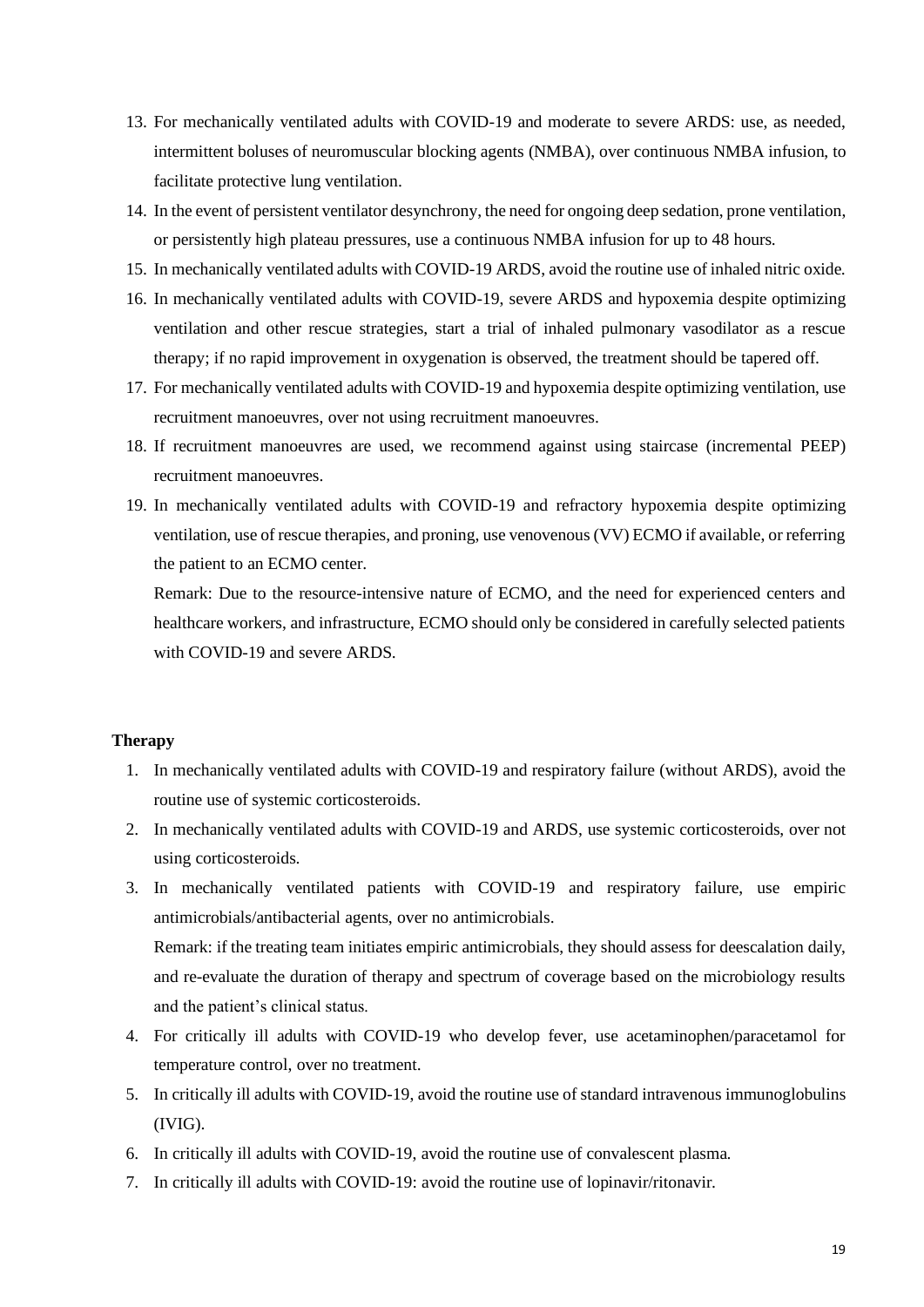- 8. There is insufficient evidence to issue a recommendation on the use of other antiviral agents in critically ill adults with COVID-19.
- 9. There is insufficient evidence to issue a recommendation on the use of recombinant rIFNs, alone or in combination with antivirals, in critically ill adults with COVID-19.
- 10. There is insufficient evidence to issue a recommendation on the use of chloroquine or hydroxychloroquine in critically ill adults with COVID-19.
- 11. There is insufficient evidence to issue a recommendation on the use of tocilizumab in critically ill adults with COVID-19.

#### **Infection Control and Testing**

- 1. For healthcare workers performing aerosol-generating procedures on patients with COVID-19 in the ICU, use fitted respirator masks (N95 respirators, FFP2, or equivalent), as opposed to surgical/medical masks, in addition to other personal protective equipment (i.e., gloves, gown, and eye protection, such as a face shield or safety goggles)
- 2. Perform aerosol-generating procedures on ICU patients with COVID-19 in a negative pressure room.
- 3. For healthcare workers providing usual care for non-ventilated COVID-19 patients, use surgical/medical masks, as opposed to respirator masks, in addition to other personal protective equipment (i.e., gloves, gown, and eye protection, such as a face shield or safety goggles)
- 4. For healthcare workers who are performing non-aerosol-generating procedures on mechanically ventilated (closed circuit) patients with COVID-19, use surgical/medical masks, as opposed to respirator masks, in addition to other personal protective equipment (i.e., gloves, gown, and eye protection, such as a face shield or safety goggles).
- 5. For healthcare workers performing endotracheal intubation on patients with COVID-19, use videoguided laryngoscopy, over direct laryngoscopy, if available.
- 6. For COVID-19 patients requiring endotracheal intubation, perform endotracheal intubation by the healthcare worker who is most experienced with airway management in order to minimize the number of attempts and risk of transmission.
- 7.1 For intubated and mechanically ventilated adults with suspicion of COVID-19: For diagnostic testing, obtain lower respiratory tract samples in preference to upper respiratory tract (nasopharyngeal or oropharyngeal) samples.
- 7.2 For intubated and mechanically ventilated adults with suspicion of COVID-19: With regard to lower respiratory samples, obtain endotracheal aspirates in preference to bronchial wash or bronchoalveolar lavage samples.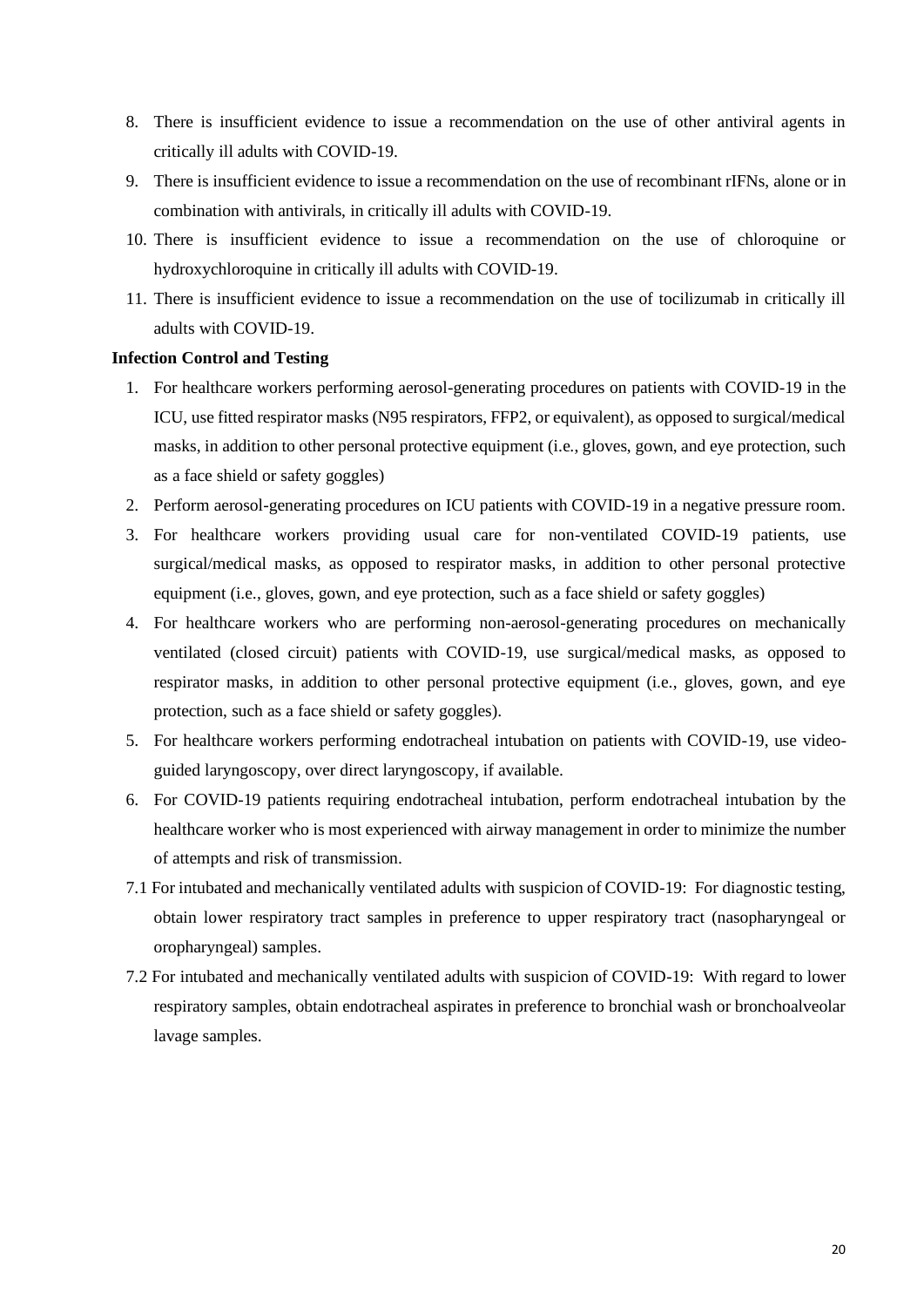# <span id="page-21-0"></span>Pharmacotherapy:

#### **Pharmacological drug**

# **Indicated only for pulmonary syndrome without hypoxia**

#### **Chloroquine: Dose: 500mg BID for 7 days**

- Use of chloroquine is included in treatment guidelines in China's National Health Commission at Wuhan and was observed to be associated with reduced progression of disease and decreased duration of symptoms.
- However, there is no published data.

# **Hydroxychloroquine: 400mg-BID-D1 and then 200 mg –TID-D2-D10**



- Hydroxychloroquine (200 mg tds for 10 days) was associated with a higher rate of undetectable viral RNA on nasopharyngeal specimens at day 6 compared with no specific treatment (70 vs 12.5%).
- In this study, the use of azithromycin in combination with hydroxychloroquine appeared to have additional benefit, but there are methodological concerns about the control groups for the study, and the clinical basis for using azithromycin is not clear.
- Very recent analysis from big cohort of China patient showed no benefit of Hydroxychloroquine in COVID 19 patient  $(27<sup>th</sup> March report)$

**Corticosteroids: Dose:** Initial routine methylprednisolone at a dose of 0.75-1.5 mg/kg intravenously once a day (nearly 40 mg once or twice a day).

- The WHO and CDC recommend corticosteroids are not to be used in patients with COVID-19 pneumonia unless there are other indications (eg exacerbation of COPD).
- Corticosteroids have been associated with an increased risk of mortality in patients with influenza and delayed viral clearance in patients with Middle East respiratory syndrome coronavirus (MERS-CoV) infection.
- Though widely used in management of severe acute respiratory syndrome (SARS), there was no good evidence for benefit, and there was persuasive evidence of adverse harm in the short and long term
- Corticosteroid can be used in septic shock patient according to survival sepsis guideline hydrocortisone 200/day in divided doses.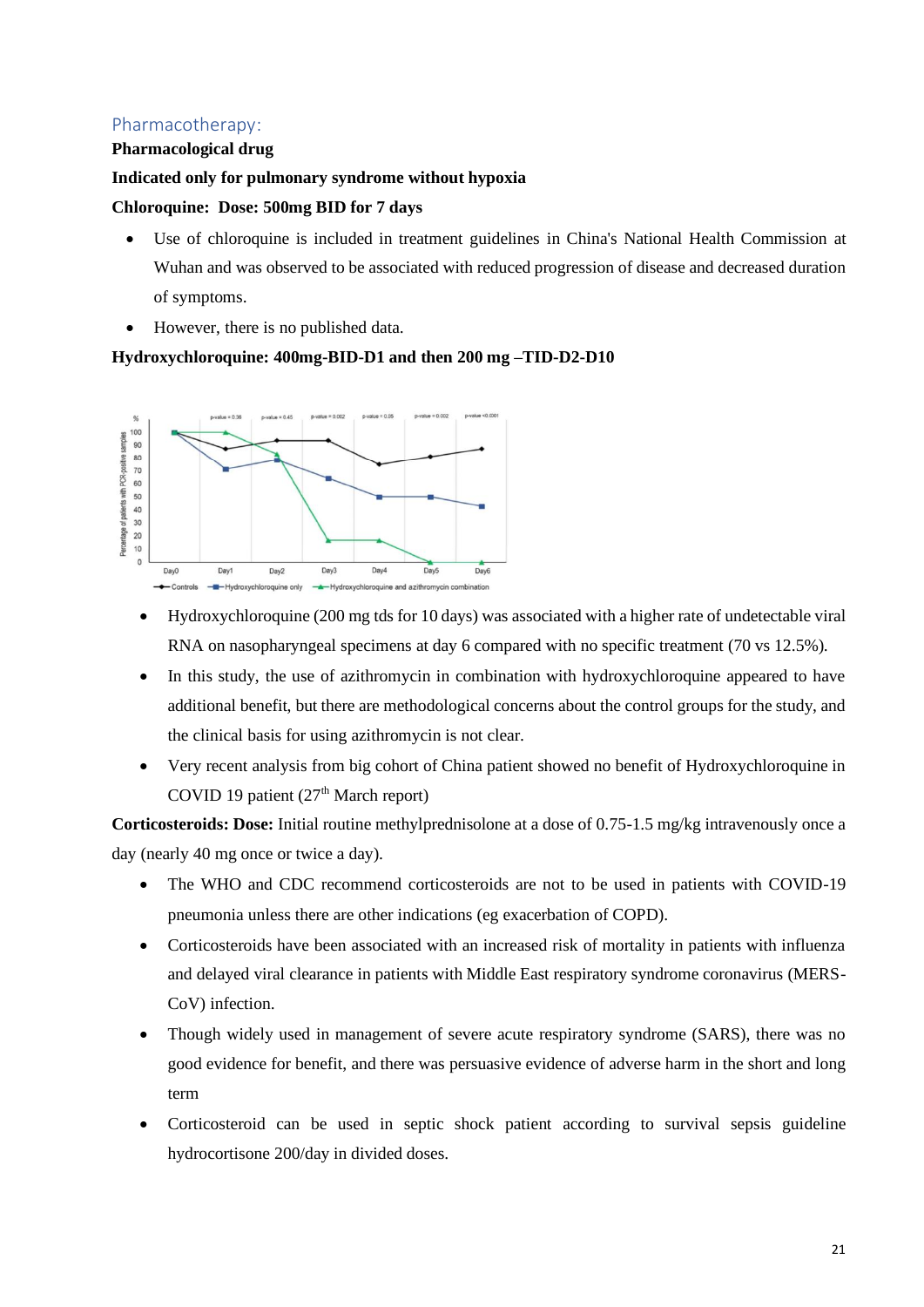## **Lopinavir–ritonavir:**

Investigators in China report the results of an open-label, randomised clinical trial of lopinavir–ritonavir for the treatment of COVID-19 in 199 infected adult patients. There was no difference in the primary end point, time to clinical improvement.



#### **Remdesivir:**

- Several randomised trials are under way to evaluate the efficacy of remdesivir for moderate or severe COVID-19.
- It has activity against SARS-CoV-2 *in vitro*, SARS and MERS-CoV, both *in vitro* and in animal studies.
- The compassionate use of remdesivir through an investigational new drug application was described in a case report of one of the US patients with COVID-19.
- Any clinical impact of the drug on COVID-19 is awaited.

# **Favipiravir (starting dose of 1600mg followed by 600 mg tid)**

- Japan based treatment option for CoVID 19 cases when the early regimen fails
- No high-quality based data

**Ribavain**: Dose IV 4 gm –Stat and then every 8 hourly 8mg/kg IV for 14 days

• No high-quality based data

# **Tocilizumab:**

- Treatment guidelines from China's National Health Commission include the IL-6 inhibitor tocilizumab for patients with severe COVID-19 and elevated IL-6 levels.
- A clinical trial is under way.

#### **Uncertainty about NSAID use**

• Some clinicians have suggested that the use of NSAIDs early in the course of disease may have a negative impact on disease outcome (Day *BMJ* 2020;368:m1086. Epub 17 Mar 2020). These are based on anecdotal reports of a few young patients who received NSAIDs early during infection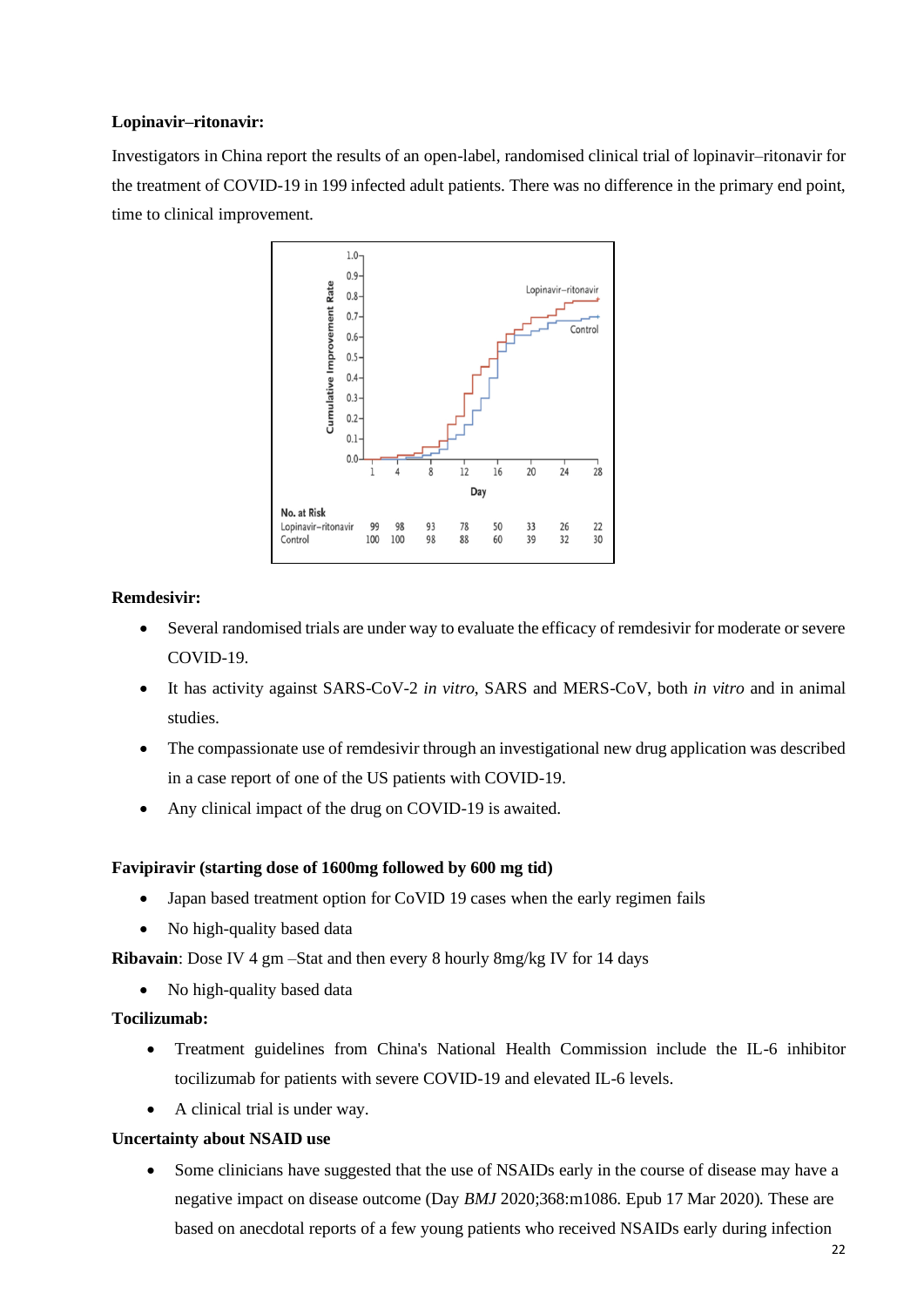and experienced severe disease. There is also the concern that the anti-inflammatory properties associated with NSAIDs could have a negative impact on the patient's immune response.

Use paracetamol (acetaminophen) in place of NSAIDs for reduction of fever.

**Interleukin:** Interferon nebulization is recommended in COVID-19. It should be performed in negativepressure wards

## **Important Information of using Pharmacological agents:**

- May consider for Flu Shot, Zinc, Melatonin, Vit C, Oseltamivir (75 mg twice daily for 5 days)
- Empirical antibiotics when Procalcitonin is high, Neutrophilic leukocytosis
- Treat each syndrome accordingly.
- Use paracetamol as fever-lowering agent.
- Avoid steroids (in mild to severe pneumonia), NSAID
- WHO has started Solidarity trial giving importance on 4 drugs (Chlorquine, Remdesavir, Interleukin and lopinavir-ritonavir)
- As there is no high-quality data regarding pharmacological agent, use of these agents (as repurpose drug) should be use judiciously (by judging risk benefit) by consultant while working in COVID 19 hospital
- No drug is recommended as chemoprophylaxis as there is no quality evidence of efficacy and safety in COVID 19

# <span id="page-23-0"></span>Caring for infants and mothers with COVID-19: IPC and breastfeeding

- Infants born to mothers with suspected, probable or confirmed COVID-19 infection, should be fed according to standard infant feeding guidelines, while applying necessary precautions for IPC.
- As with all confirmed or suspected COVID-19 cases, symptomatic mothers who are breastfeeding or practising skin-to-skin contact or kangaroo mother care should practise respiratory hygiene, including during feeding (for example, use of a medical mask when near a child if with respiratory symptoms), perform hand hygiene before and after contact with the child, and routinely clean and disinfect surfaces which the symptomatic mother has been in contact with.
- Breastfeeding counselling, basic psychosocial support and practical feeding support should be provided to all pregnant women and mothers with infants and young children, whether they or their infants and young children have suspected or confirmed COVID-19.
- In situations when severe illness in a mother due to COVID-19 or other complications prevent her from caring for her infant or prevent her from continuing direct breastfeeding, mothers should be encouraged and supported to express milk, and safely provide breastmilk to the infant, while applying appropriate IPC measures.
- Mothers and infants should be enabled to remain together and practise skin-to-skin contact, kangaroo mother care and to remain together and to practise rooming-in throughout the day and night,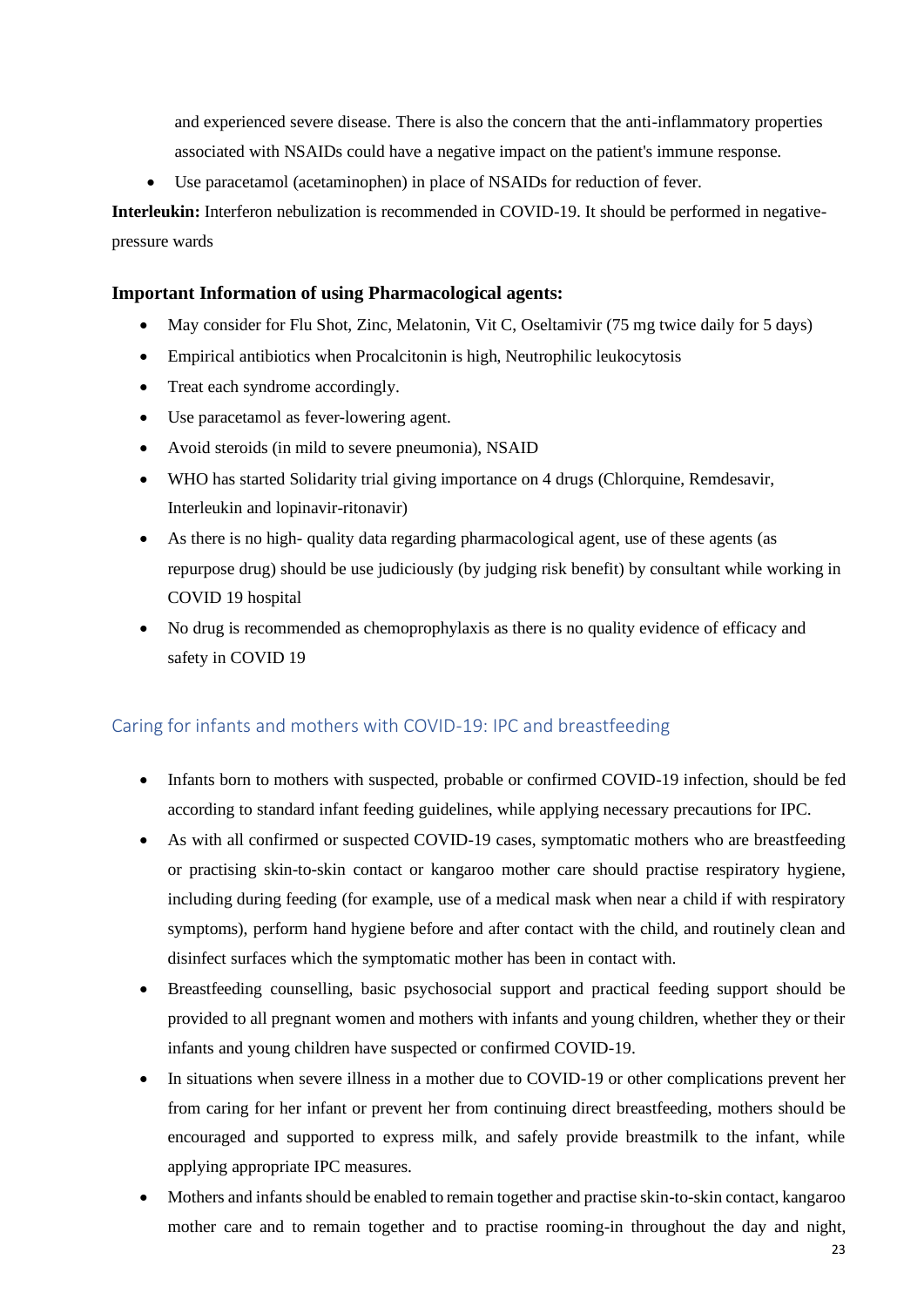especially immediately after birth during establishment of breastfeeding, whether they or their infants have suspected, probable or confirmed COVID-19 virus infection

• Parents and caregivers who may need to be separated from their children, and children who may need to be separated from their primary caregivers, should have access to appropriately trained health or non-health workers for mental health and psychosocial support.

## <span id="page-24-0"></span>Caring for older persons with COVID-19

- For older people with probable or suspected COVID-19, provide person-centred assessment, including not only conventional history taking, but a thorough understanding of the person's life, values, priorities and preferences for health management.
- Ensure multidisciplinary collaboration among physicians, nurses, pharmacists, other health care professionals in the decision making process to address multimorbidity and functional decline
- Early detection of inappropriate medication prescriptions is recommended to prevent adverse drug events and drug interactions for those being treated with COVID-19.
- Older people are at greater risk of polypharmacy, due to newly prescribed medications, inadequate medication reconciliation and a lack of care coordination which increases the risk of negative health consequences

# <span id="page-24-1"></span>Avoiding medical damage in special populations

Special populations include pregnant women, patients with hepatic and renal insufficiency, patients supported by mechanical ventilation, patients under continuous renal replacement therapy (CRRT) or, extracorporeal membrane oxygenation (ECMO), etc. The following aspects need to be noted during drug administration.

- 1. Pregnant women: Lopinavir/ritonavir tablets could be used. Favipiravir and chloroquine phosphate are prohibited.
- 2. Patients with hepatic insufficiency Drugs that are excreted unchanged through the kidney are preferred, such as penicillin and cephalosporins, etc.
- 3. Patients with renal insufficiency (including those on haemodialysis) Drugs that are metabolized through the liver or excreted through the liver-kidney double channels are preferred, such as linezolid, moxifloxacin, ceftriaxone, etc.
- 4. Patients under CRRT for 24h For vancomycin, the recommended regimen is loading of 1g and maintenance dose 0.5 g, q12h. For imipenem, the maximum daily dosage should not exceed 2 g.2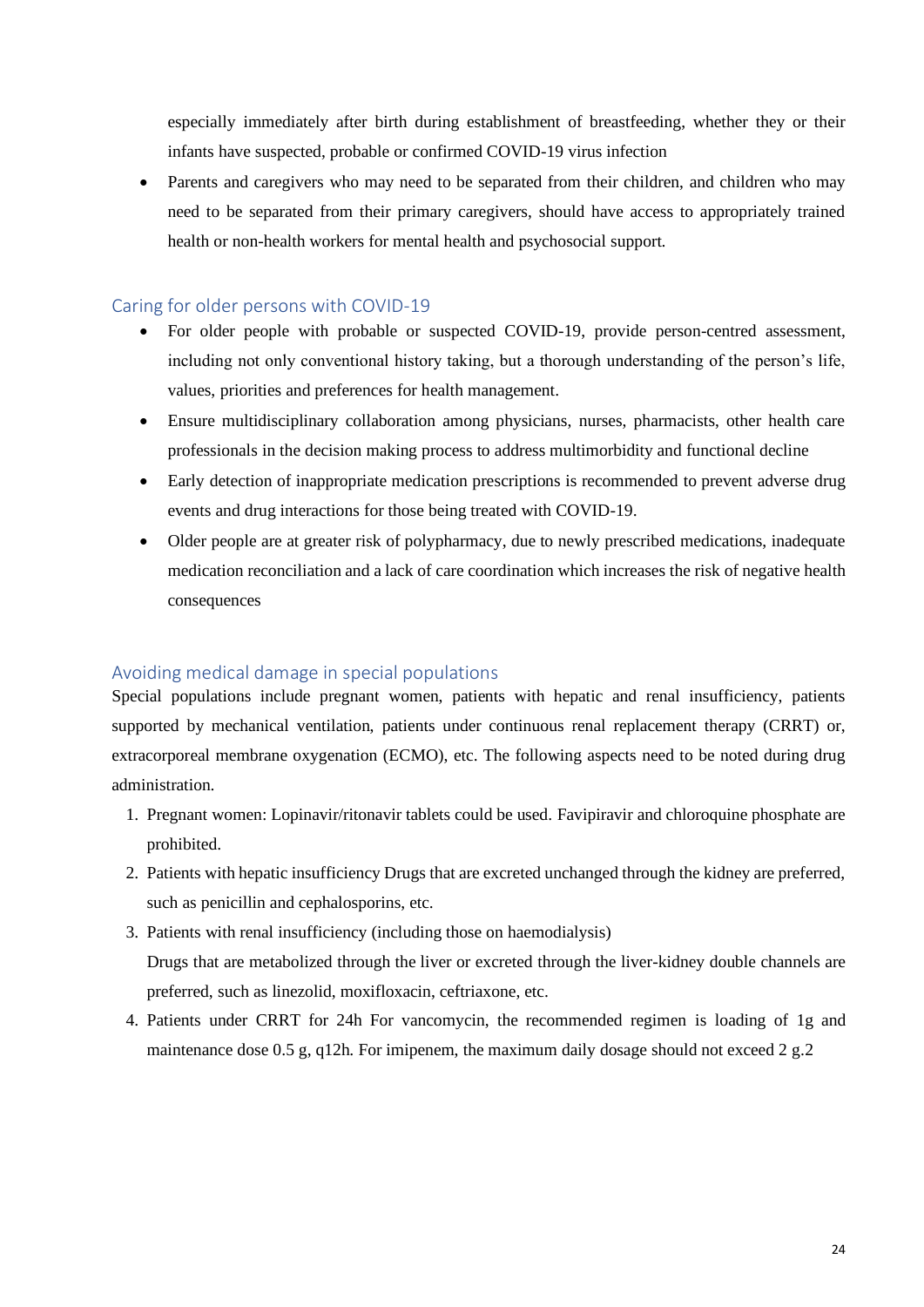# <span id="page-25-0"></span>Discharge Criteria

- 1. Body temperature remains normal for at least 3 days (ear temperature is lower than 37.5  $\degree$ C).
- 2. Respiratory symptoms are significantly improved.
- 3. The nucleic acid is tested negative for respiratory tract pathogen twice consecutively (sampling interval more than 24 hours); the nucleic acid test of stool samples can be performed at the same time if possible.
- 4. Lung imaging shows obvious improvement in lesions.
- 5. There is no comorbidities or complications which require hospitalization.
- 6.  $SpO<sub>2</sub> > 93%$  without assisted oxygen inhalation.
- 7. Discharge approved by multi-disciplinary medical team.

# **Medication after discharge**

Generally, antiviral drugs are not necessary after discharge. Treatments for symptoms can be applied if patients have mild cough, poor appetite, thick tongue coating, etc.

Antiviral drugs can be used after discharge for patients with multiple lung lesions in the first 3 days after their nucleic acid are tested negative.

# <span id="page-25-1"></span>Home isolation

Patients must continue two weeks of isolation after discharge. Recommended home isolation conditions are:

- Independent living area with frequent ventilation and disinfection.
- Avoid contacting with infants, the elderly and people with weak immune functions at home.
- Patients and their family members must wear masks and wash hands frequently.
- Body temperature are taken twice a day (in the morning and evening) and pay close attention to any changes in the patient's condition.

# <span id="page-25-2"></span>Follow-up

A specialized doctor should be arranged for each discharged patient's follow-ups. The first follow-up call should be made within 48 hours after discharge. The outpatient follow-up will be carried out 1 week, 2 weeks, and 1 month after discharge.

Examinations include liver and kidney functions, blood test, nucleic acid test of sputum and stool samples, and pulmonary function test or lung CT scan should be reviewed according to the patient's condition. Followup phone calls should be made 3 and 6months after discharge.

# <span id="page-25-3"></span>Management of patients tested positive again after discharge:

Strict discharge standards should be implemented in hospital. However, there are some reported cases that patients are tested positive again in China, after being discharged based on the standards of national guidelines (negative results from at least 2 consecutive throat swabs collected at an interval of 24 hours; body temperature remaining normal for 3 days, symptoms significantly improved; obvious absorption of inflammation on lung images). It is mainly due to sample collection errors and false negative testing results. For these patients, the following strategies are recommended: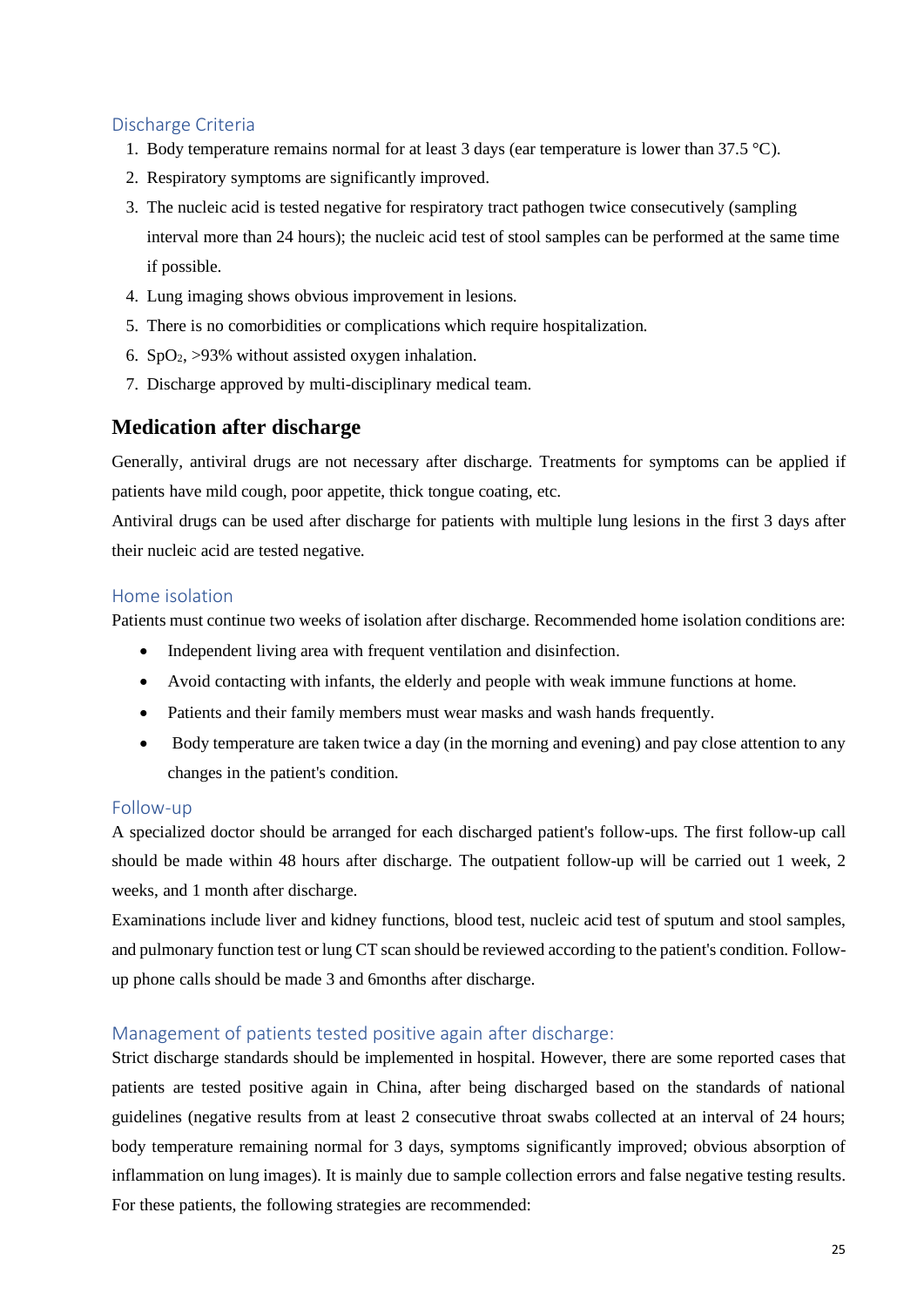- Isolation according to the standards for C0VID-19 patients.
- Continuing to provide antiviral treatment which has been proved to be effective during prior hospitalization.
- Discharge only when improvement is observed on lung imaging and the sputum and
- stool are tested negative for 3 consecutive times (with an interval of 24 hours).
- Home isolation and follow-up visits after discharge in accordance with the requirements mentioned above.

# **Acknowledgement:**

- Bangladesh Society of Medicine (BSM)
- Bangladesh Paediatric Association (BPA)
- Obstetrics and Gynaecological Society of Bangladesh (OGSB)
- Bangladesh Society of Infectious and Tropical Diseases (BSITD)
- WHO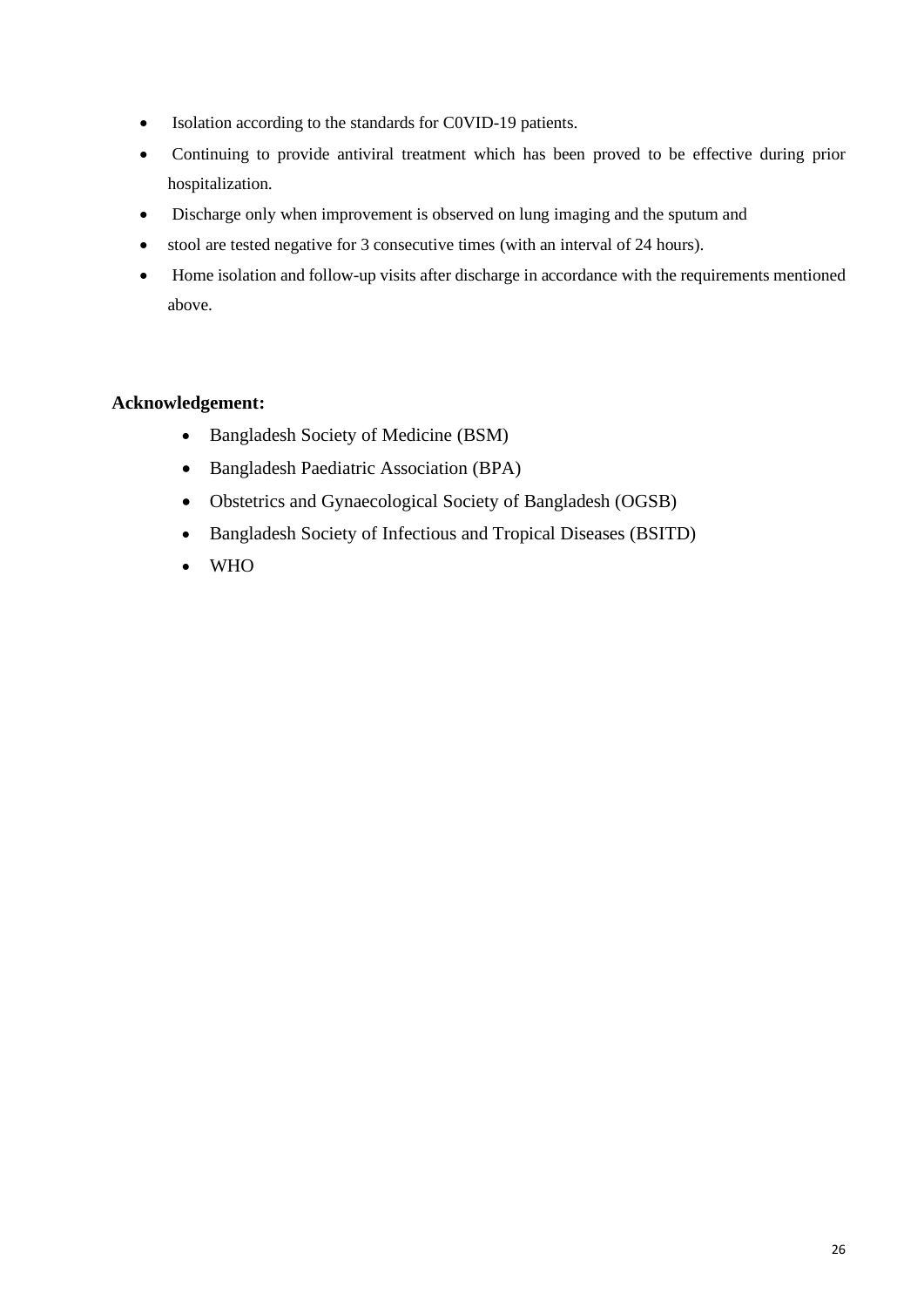#### **Further Reading:**

- 1. Ren LL, Wang YM, Wu ZQ, et al. Identification of a novel coronavirus causing severe pneumonia in human: a descriptive study. Chin Med J (Engl). 2020 Jan 30 [Epub ahead of print]
- 2. World Health Organization. Infection prevention and control during health care when COVID-19 is suspected https://www.who.int/publications-detail/infection-prevention-and-control-during-healthcare-when-novel-coronavirus-(ncov)- infection-is-suspected-20200125
- 3. World Health Organization. WHO Director-General's opening remarks at the media briefing on COVID-19. 18 March 2020[. https://www.who.int/dg/speeches/detail/who-director-general-s-opening](https://www.who.int/dg/speeches/detail/who-director-general-s-opening-remarks-at-the-media-briefing-on-covid-19-18-march-2020)[remarks-at-the-media-briefing-on-covid-19-18-march-2020](https://www.who.int/dg/speeches/detail/who-director-general-s-opening-remarks-at-the-media-briefing-on-covid-19-18-march-2020)[Google Scholar](https://www.bmj.com/lookup/google-scholar?link_type=googlescholar&gs_type=article)
- 4. World Health Organization. Thailand joins the WHO "Solidarity Trial": global testing of effective treatments of COVID-19 across 8 countries – an aggressive effort to save lives from the pandemic (press release), 20 March 2020. [https://www.who.int/thailand/news/detail/20-03-2020-thailand-joins](https://www.who.int/thailand/news/detail/20-03-2020-thailand-joins-the-who-solidarity-trial-global-testing-of-effective-treatments-of-covid-19-across-8-countries-an-aggressive-effort-to-save-lives-from-the-pandemic)[the-who-solidarity-trial-global-testing-of-effective-treatments-of-covid-19-across-8-countries-an](https://www.who.int/thailand/news/detail/20-03-2020-thailand-joins-the-who-solidarity-trial-global-testing-of-effective-treatments-of-covid-19-across-8-countries-an-aggressive-effort-to-save-lives-from-the-pandemic)[aggressive-effort-to-save-lives-from-the-pandemic](https://www.who.int/thailand/news/detail/20-03-2020-thailand-joins-the-who-solidarity-trial-global-testing-of-effective-treatments-of-covid-19-across-8-countries-an-aggressive-effort-to-save-lives-from-the-pandemic)[.Google Scholar](https://www.bmj.com/lookup/google-scholar?link_type=googlescholar&gs_type=article)
- 5. World Health Organization. R&D Blueprint COVID-1 Informal consultation on the potential role of chloroquine in the clinical management of COVID 19 infection. 13 March 2020. [https://www.who.int/blueprint/priority-diseases/key-action/RD-Blueprint-expert-group-on-CQ-call-](https://www.who.int/blueprint/priority-diseases/key-action/RD-Blueprint-expert-group-on-CQ-call-Mar-13-2020.pdf?ua=1)[Mar-13-2020.pdf?ua=1](https://www.who.int/blueprint/priority-diseases/key-action/RD-Blueprint-expert-group-on-CQ-call-Mar-13-2020.pdf?ua=1)[.Google Scholar](https://www.bmj.com/lookup/google-scholar?link_type=googlescholar&gs_type=article)
- 6. [https://apps.who.int/iris/bitstream/handle/10665/77751/9789241548290\\_Vol2\\_eng.pdf?sequence=3\)](https://apps.who.int/iris/bitstream/handle/10665/77751/9789241548290_Vol2_eng.pdf?sequence=3)
- 7. Wu Z, McGoogan JM. Characteristics of and important lessons from the coronavirus disease 2019 (COVID-19) outbreak in China. J Am Med Assoc 2020 (in press) <https://doi.org/10.1001/jama.2020.2648>
- 8. McIntosh Uptodate 2020
- 9. Gao J, Tian Z, Yang X. Breakthrough: Chloroquine phosphate has shown apparent efficacy in treatment of COVID-19 associated pneumonia in clinical studies. *Biosci Trends* 2020;14:72–3
- 10. Gautret P *et al*. Hydroxychloroquine and azithromycin as a treatment of COVID‐19: results of an open‐label non‐randomized clinical trial. *Int J Antimicrob Agents* (in press)
- 11. <https://doi.org/10.1016/j.ijantimicag.2020.105949>
- 12. Cao B *et al*. A trial of lopinavir–ritonavir in adults hospitalized with severe COVID-19. *N Engl J Med*  2020 (in press[\) https://doi.org/10.1056/NEJMoa2001282](https://doi.org/10.1056/NEJMoa2001282)
- 13. Holshue ML *et al*. First case of 2019 novel coronavirus in the United States. *N Engl J Med*  2020;382:929–36.
- 14. Reuters. China approves use of Roche drug in battle against coronavirus complications. www.reuters.com/article/us-health-coronavirus-china-roche-hldg/china-approves-use-of-rochearthritis-drug-for-coronavirus-patients-idUSKBN20R0LF [Accessed on 21 March 2020].
- 15. Intensive Care Medicine GUIDELINES Un-edited accepted proof\* © European Society of Intensive Care Medicine and the Society of Critical Care Medicine 2020 Surviving Sepsis Campaign: Guidelines on the Management of Critically Ill Adults with Coronavirus Disease 2019 (COVID-19